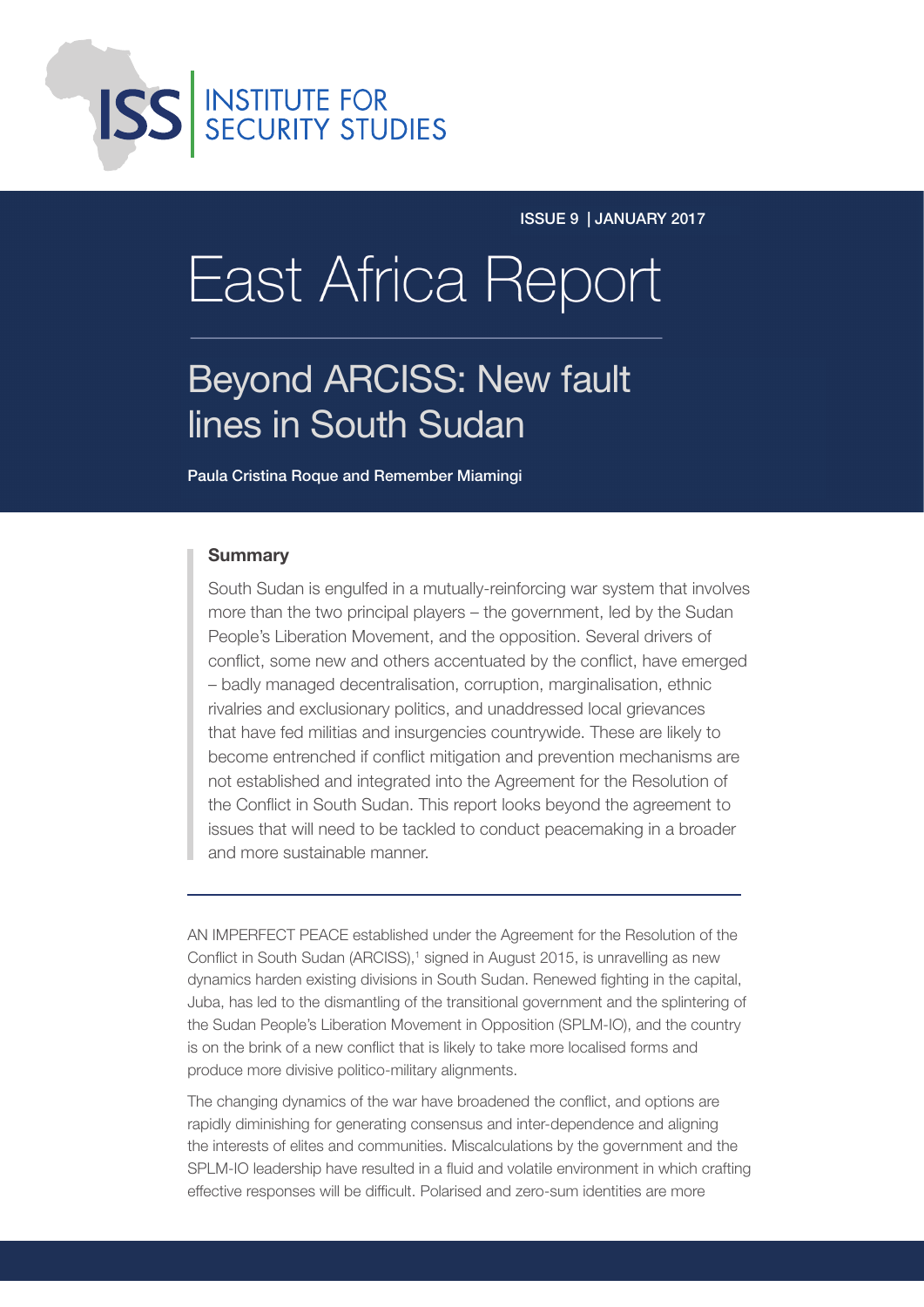

pronounced, accumulated grievances have found expression in widespread grassroots violence, and different versions of history, are cementing notions of victimhood in need of justice. All these trends increase the costs of a failed political settlement.

Without peace, all communities and elites will lose. The country faces economic collapse, saturation from regional and international partners, and loss of legitimacy.

While the international community is likely to increase pressure to implement ARCISS, other peacebuilding mechanisms also need to be considered, including opening an urgent political process. These can build on the transitional structures and reform processes set out in ARCISS, but they also need to address the challenges that have emerged during its implementation, the fault lines that exist outside of the ARCISS process, and other unresolved issues. All elements of ARCISS are vitally important. Yet failure to address these other issues will increase South Sudan's vulnerability to the emergence of localised crises after the transitional period. Peace cannot be secured without complementary processes of transitional justice, deep reforms in the security apparatus and the state, and economic rehabilitation, yet the changing dynamics of the war have broadened the conflict.

While the international community is likely to increase pressure to implement ARCISS, other peacebuilding mechanisms also need to be considered

South Sudan is engulfed in a mutually-reinforcing war system that involves more than the two principal players (the government, led by the Sudan People's Liberation Movement [SPLM], and the opposition, primarily the SPLM-IO). Several drivers of conflict, some new and others accentuated by the conflict, have emerged – badly managed decentralisation (notably the creation of 28 states), corruption, marginalisation, ethnic rivalries and exclusionary politics, and unaddressed local grievances that have fed militias and insurgencies countrywide. These are likely to become entrenched if conflict mitigation and prevention mechanisms are not established and integrated into ARCISS. But they need to be inclusive of other actors, in particular those of Equatoria and other aggrieved communities in Upper Nile and Bahr El Ghazal.

New political processes are required to address the many structural, relational and evolving factors feeding instability. Informal systems of governance, power brokerage, personalised economic dealings, and the influence of elite councils that exist outside the formal system of government threaten the customary and traditional norms and governance systems they deem to represent and are silencing important community-level voices. Because of their informal nature, they have been allowed to develop outside ARCISS's monitoring system.



in a mutually-reinforcing war system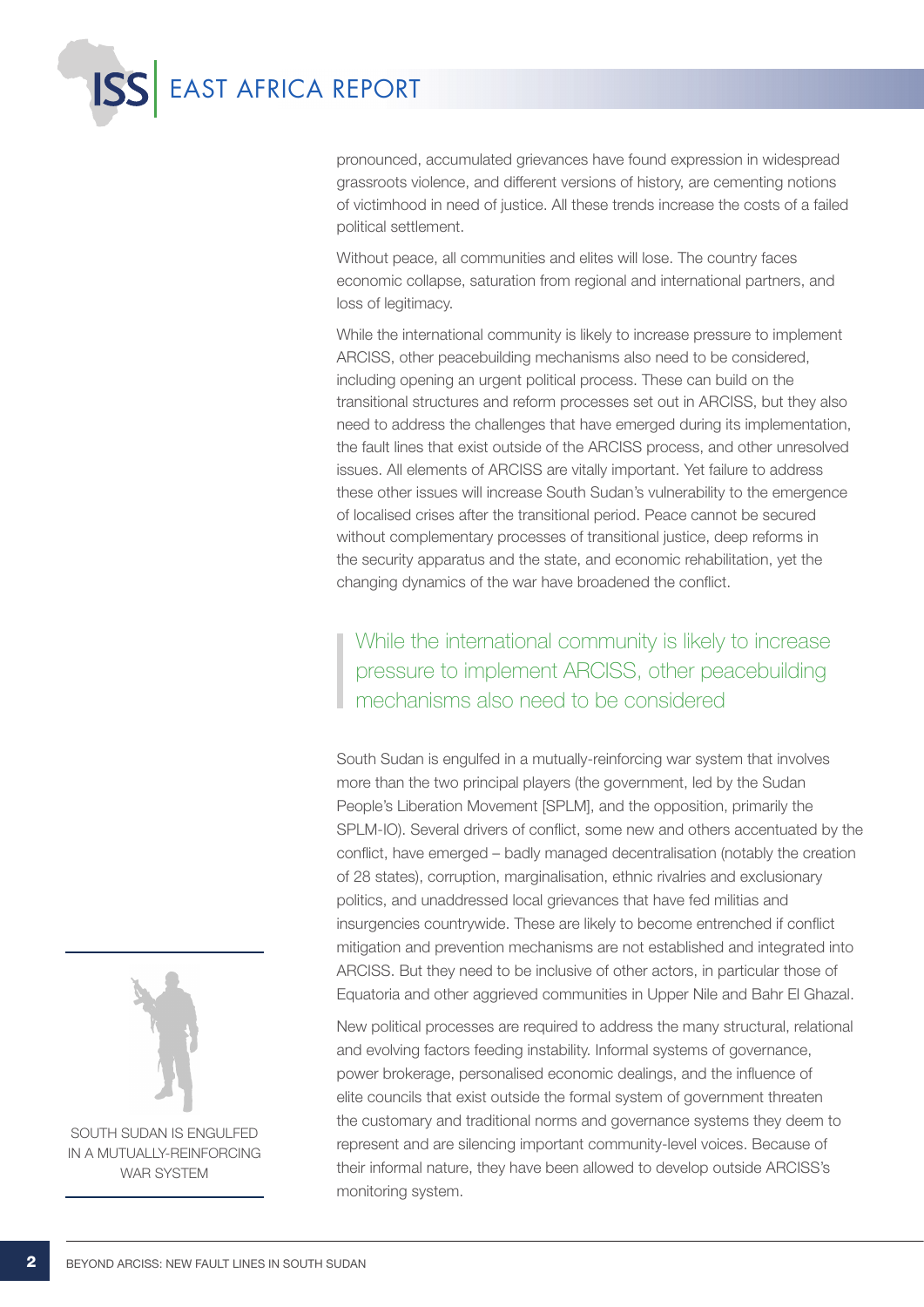South Sudan's conflict could be seen as concentric circles of instability and power – with elites at the core, competing for power and access to resources, surrounded by over 40 militia groups that act on their own account in local military, economic and political realms but also serve as a power base for national elites. There is no common and strong centre in these concentric circles of violence; interactions are driven by a multitude of individual interests and alliances and local dynamics. Feeding this complex conflict are multiple new drivers.

This report looks beyond ARCISS to issues that will need to be tackled to conduct peacemaking in a broader and more sustainable manner.

### The July crisis

The crisis began, arguably, on 2 July 2016 with the killing by the SPLA army of two SPLM-IO military officers, Colonel George Gismala and Lieutenant Domach Koat Pinyien. Three days later, a confrontation between SPLM-IO and SPLA soldiers at a checkpoint resulted in the killing of five SPLA soldiers. The conflict quickly escalated. On 6 June, while the president and the two vice-presidents were meeting at State House, heavy gunfire erupted outside the building and quickly spread to other areas of Juba. Fighting resumed on the 8th and continued on the 9th throughout Juba, with the SPLA attacking SPLM-IO cantonment areas in Jebel and the residence of the first vice president, Riek Machar. The result was over 300 deaths, the displacement of 40 000 people, attacks on civilians and on United Nations (UN) Protection of Civilians sites, the killing of two peacekeepers and mass looting.

Versions of events and trigger points differ; each party accuses the other of political and military wrongdoing.2 The most likely explanation is a combination of intentional efforts to derail ARCISS and those efforts' many unintended or unforeseen consequences. A local media outlet quoted military sources as stating that the SPLA attacked the SPLM-IO presidential guards as revenge for the killing of the five soldiers the day before. A UN memo stated that 'a huge force came out of nowhere and joined up with the president's Tiger Force and opened fire on Machar's bodyguards deployed outside the palace for protection.'3

The government considers the fighting a coup attempt initiated by SPLM-IO Lieutenant Colonel David Rieu.

It blames SPLM IO spokesman James Gatdet Dak for instigating the conflict with a post on social media claiming that Machar was being detained in the Presidency just after the initial shots were fired on 6 July.

Machar claimed it was an assassination attempt. He fled Juba on 9 July and said that his return would require the presence of a neutral third force to act as a buffer. His supporters claim that this was a planned crisis involving collusion between SPLM-IO Mining Minister General Taban Deng Gai; General Paul Malong, SPLA chief of general staff; and President Salva Kiir.4 The deployment of MI-24 attack helicopters and ground forces<sup>5</sup> from 10 July is in line with opposition claims that there was a massive manhunt for Machar, pointing to the highest responsibility of command and control with the president and the chief of staff.

On 11 July, fighting erupted in other areas of the country, including Torit, Wau and Upper Nile.<sup>6</sup> SPLA units spent weeks in hot pursuit of Machar and his entourage in Central and Western Equatoria. Senior Equatorian leaders stated that Equatorian militias and rebel groups helped defend Machar,<sup>7</sup> understanding that they too would not be spared by government forces, as he entered the Democratic Republic of Congo and was extracted to safety by the UN Mission several weeks later.

### South Sudan's conflict could be seen as concentric circles of instability and power

A few days after Machar's departure from Juba, Kiir appointed Taban Deng to replace him as first vice president. Machar's faction of the SPLM-IO called the appointment illegal and a violation of ARCISS, as Taban Deng had been relieved of his ministerial portfolio and his party membership. But Taban Deng's faction said the appointment was necessary after Machar's departure from Juba in order for the Transitional Government of National Unity (TGNU) to continue implementing the peace accord.

A ceasefire was declared on 11 July. In response, the Intergovernmental Authority on Development (IGAD) and the African Union (AU) called for the deployment of a regional force with a more robust mandate than the 12 000-strong UN Mission in South Sudan (UNMISS).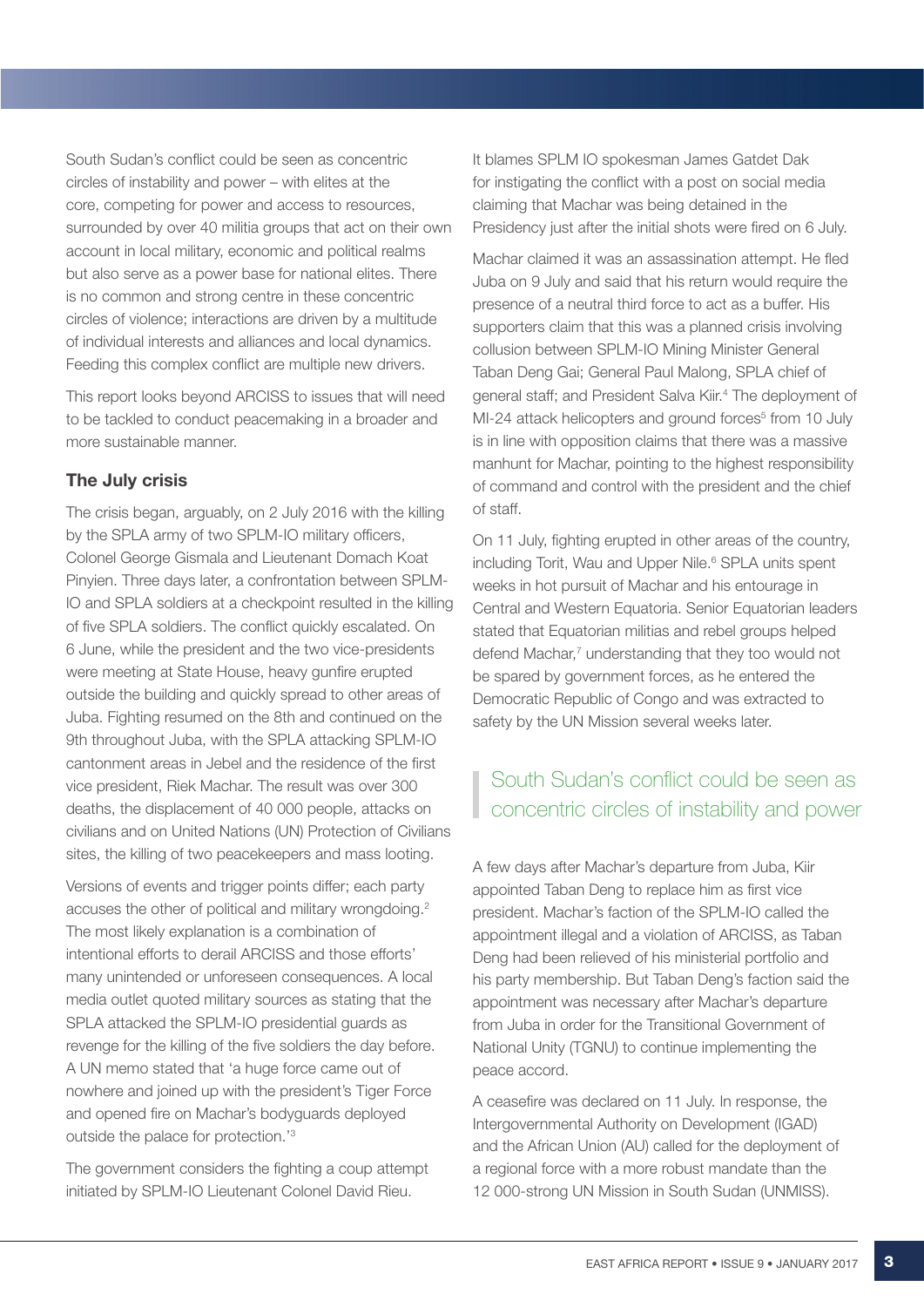

The IGAD heads of state further called for the UN Security Council to extend the UNMISS mission with a revised mandate to serve as an intervention force to separate the parties, a protection force for major installations including the airport and for civilians, and a force for the pacification of Juba.

At the  $27<sup>th</sup>$  AU summit, from 10 to 18 July, it was discussed that troops would be sent from Kenya, Rwanda and Ethiopia, in a force modelled on the UN's Force Intervention Brigade in the Democratic Republic of the Congo. Initially, Juba rejected the entrance of any additional foreign forces into the country, instead suggesting that the existing UNMISS mission could serve the above purposes. However, UNMISS has a mandate to keep a peace that may no longer exist. Increasing or changing its mandate will not address its inadequate response and failure to protect civilians and aid workers;<sup>8</sup> rather, efforts are needed to enable the mission to effectively implement its mandate. As of December 2016, the regional force had not been deployed. In any case, the deployment of such a force would be insufficient to stabilise the TGNU and Juba and end the conflict. The recent sacking of the Kenyan UNMISS force commander, Lt General Johnson Ondiieki, by the UN Secretary General led to Kenya pulling its troops from the mission, weakening further the peacekeeping mission.9

The dynamics within the Security Council revealed geopolitical divisions that may affect how long-term peace and stability in South Sudan is secured

In response to the call by IGAD and the AU, the UN Security Council passed a resolution that further strengthened the mandate of UNMISS, including the deployment of a regional protection force and its authorisation to use all means to protect civilians. The dynamics within the Security Council – with China, Egypt, Russia and Venezuela abstaining on the resolution – revealed geopolitical divisions and interests that may come to affect how long-term peace and stability in South Sudan is secured. International and regional actors – including the AU, IGAD, International Conference on the Great Lakes Region (ICGLR), the East African Community (EAC) and AU High-Level Implementation Panel (AUHIP) – remain uncoordinated and lack a unified diplomatic approach that can apply adequate pressure to the warring parties and provide the space for renewed dialogue.

Following the Security Council resolution, Juba sent a team of key ministers to negotiate the mandate and terms to ensure that the deployment would not negatively affect its sovereignty.10 The government also wanted to separate the demand for regional force from the return and reinstatement of Machar as first vice president.<sup>11</sup> Swift diplomatic moves by Juba led to key international guarantors, in particular the United States, changing their original demand to reinstate Machar to the position that this was an internal SPLM-IO issue that should not derail the implementation of ARCISS. A Security Council visit



International and regional actors remain uncoordinated and lack a unified diplomatic approach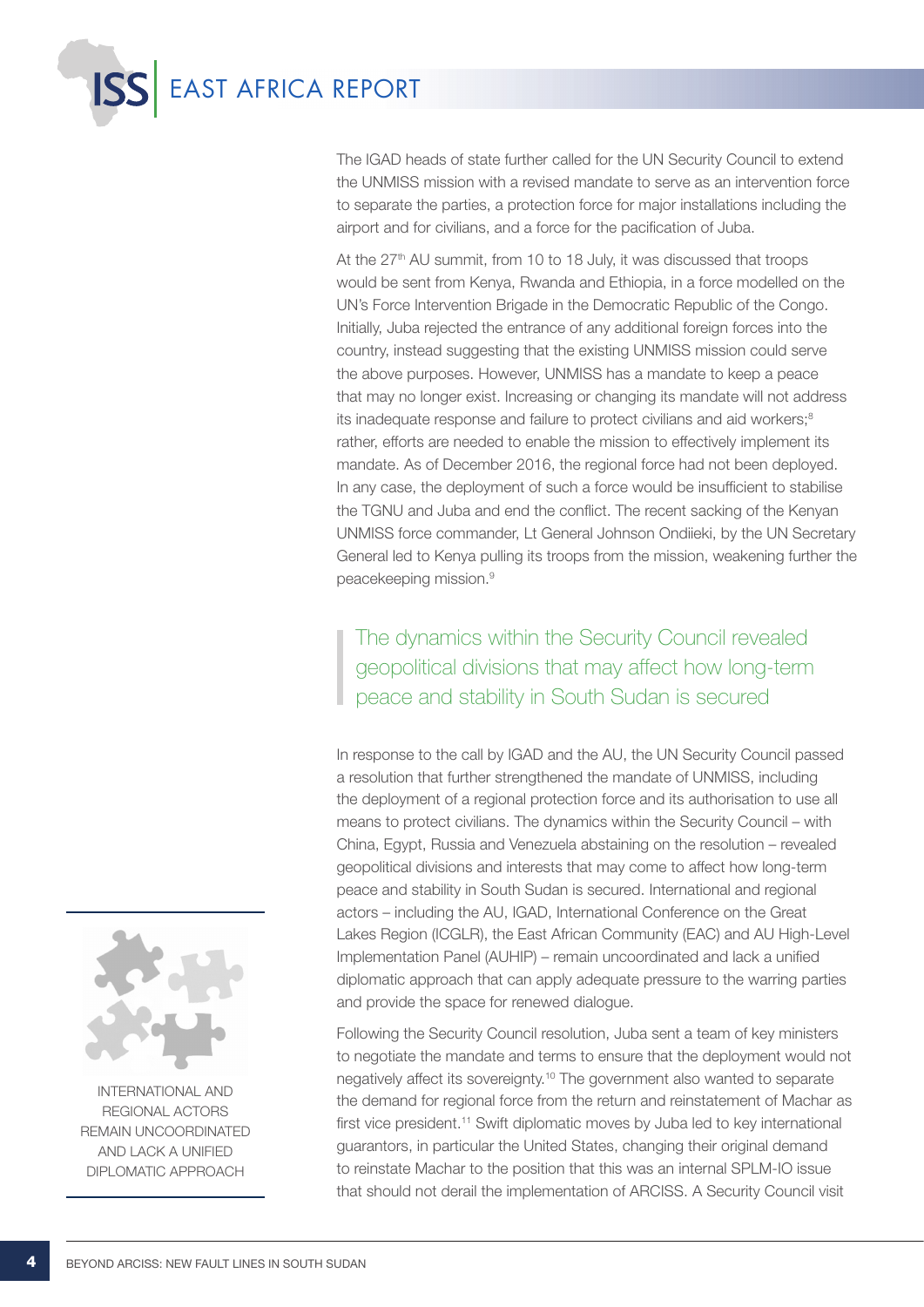to Juba in early September found that the government was working to stall the deployment of the regional force, despite agreeing to continue working 'through the deployment modalities.' In a subsequent press conference, cabinet minister Martin Elia claimed that the 'government won the game.'12

The July crisis revealed some of the fragilities in the implementation of ARCISS, in particular the failure to demilitarise Juba in the run-up to the Machar's return in April. It revealed that efforts to build trust between the two sides were not sufficient and called into question the wisdom of having two forces in Juba. The fluidity of the current political and military situation presents an opportunity to incorporate new provisions in ARCISS that address elements that are currently not covered by ARCISS but that fall within the spirit of the agreement and could strengthen it. Several such provisions are proposed at the end of this report.

### The limits of ARCISS

Efforts to secure peace in South Sudan have created the potential for new conflict, as revealed by the outright rejection of key aspects of ARCISS by the government ahead of signing, subsequent strategies to undermine its implementation, and the general lack of political will among the parties to the agreement. The challenge of ARCISS, as with other power-sharing agreements, is to resolve any new divisions caused by the agreement while continuing to push for its full implementation.

Earlier peace agreements involving Sudan and the former Southern Sudan revealed several lessons:

- Default survival positions will take precedence over principled positions during the negotiations.
- Ambitious reform programs and external statebuilding models rarely accomplish the desired effect of improving governance and accountability.
- Elite compacts do not always satisfy the grassroots and may instead create further political fragmentation.
- The appeal of powerful positions in the executive, state government and the security forces leads to side agreements that have become known as the 'big tent' approach, rather than streamlining and professionalising state offices and organs.
- Prioritising one region at the expense of others as was the case with the south and the two areas (Blue Nile and Southern Kordofan) in 2005, and as is the case now with Upper Nile at the expense of Equatoria and Bahr El Ghazal – is a recipe for continued instability.
- The legitimacy awarded to militarised elites, and their resulting impunity, exacerbates the failure to address the deep schisms in the country and obscures the need for serious reforms within the ruling party, state governments and the security apparatus.

### Efforts to secure peace in South Sudan have created the potential for new conflict

In the case of the 2005 Comprehensive Peace Agreement (CPA) between the SPLM and the government of Sudan, the default position for the government in Khartoum was regime survival, while the SPLM's default position was independence for the South. In the case of ARCISS, the government's default position was regime survival but also weakening the opposition. For the SPLM-IO, the default position was seeking power and diluting Dinka hegemony.

Unlike the CPA default positions, which were compatible, the current positions are not, as they require the destruction, through non-violent or violent means, of the other party to the agreement. This has translated zerosum calculations into a peace agreement, and is the biggest limitation of ARCISS for having failed to change this altogether. The parties to ARCISS never owned it, and thus implementation in its current form is difficult. Both the government and the SPLA-IO fail to recognise that by weakening their opponents they are weakening their own capacity to persuade their respective communities to accept difficult concessions. The longer Machar remains isolated and Taban Deng continues to seek alliances for his SPLM-IO faction, the harder it will be to determine how many peace partners the country needs to incorporate into future political arrangements.

Internal and external (international and regional) peace brokers need to focus their efforts on changing these dynamics early in the peace process and seeking the necessary flexibility to address ARCISS's shortcomings.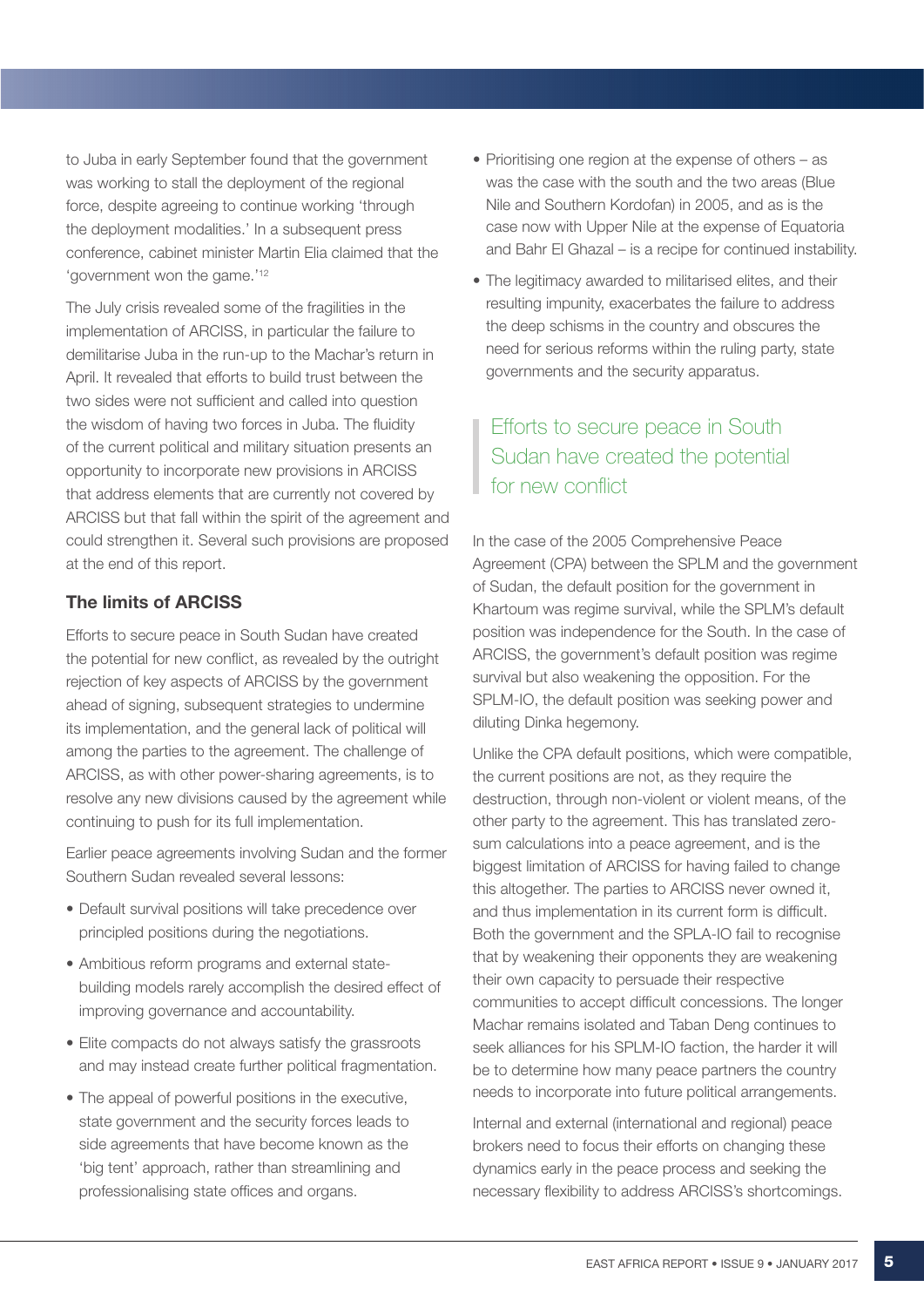

By not dealing adequately with some existing conflict triggers, ARCISS has exacerbated them. Power-sharing arrangements have resulted in ethnically exclusionary political alignments that risk isolating more diverse and nonpartisan communities. This has led to the militarisation of ethnicity as different communities that fell outside the power-sharing agreement came to realise that to play a political role in peace they had to be armed. This view was compounded by the perception that ARCISS shared power between the Dinka and Nuer and allowed them to control rewards to members of other communities, thus filtering those communities' concerns through the interests of the two dominant groups. Funnelling the concerns of Equatorians and other groups through alignments of either the government or the SPLM-IO has weakened and fragmented their leaders.

### Without an overhaul of the way politics is managed at the national and state levels, ending the transitional period with an election could be disastrous

The resurgence of serious fighting in Greater Equatoria in 2016 is an example of a fault line exacerbated by ARCISS. The exclusionary nature of the governance and security arrangements and the preferential treatment of the Upper Nile region under ARCISS have fuelled the formation and realignment of armed groups in the rest of the country.13 Furthermore, the government's and opposition's counterinsurgency responses, which focus on collective punishment of communities, facilitate significant recruitment drives by armed groups throughout the country. The recent escalation between Dinka and Equatorian communities, with youths on both sides rallying for targeted killing and mass expulsion amounting to ethnic cleansing, is worrying the government, which has been unable to find a consensual solution, instead turning to Ugandan security forces to patrol key roads.<sup>14</sup> The recent surge of targeted killings led the UN Special Advisor on the Prevention of Genocide, Adama Dieng, to warn against a looming genocide in South Sudan.15

The ARCISS power-sharing arrangement not only nurtured old and new conflicts but will not change the manner in which exclusionary interests are entrenched. Politics in South Sudan has shifted significantly since the CPA years and since independence. The South at the time of the 2011 referendum was described as having the following concentric circles of political power – (1) the core SPLM leaders, (2) those, like Riek Machar, who left and came back to the SPLM but would never be part of the inner sanctum, (3) the southern parties outside the SPLM that were loyal to the idea of an independent South, and (4) the southern politicians who remained aligned with the North or joined it, like Lam Akol (until recently TGNU minister of agriculture and head of the SPLM-Democratic Change party) – that had to be accommodated.

The current concentric circles of power are as follows: (1) at the core, the Dinka Bahr El Ghazal political and military elite, (2) the Dinka Bor of the



POLITICS IN SOUTH SUDAN has shifted significantly since independence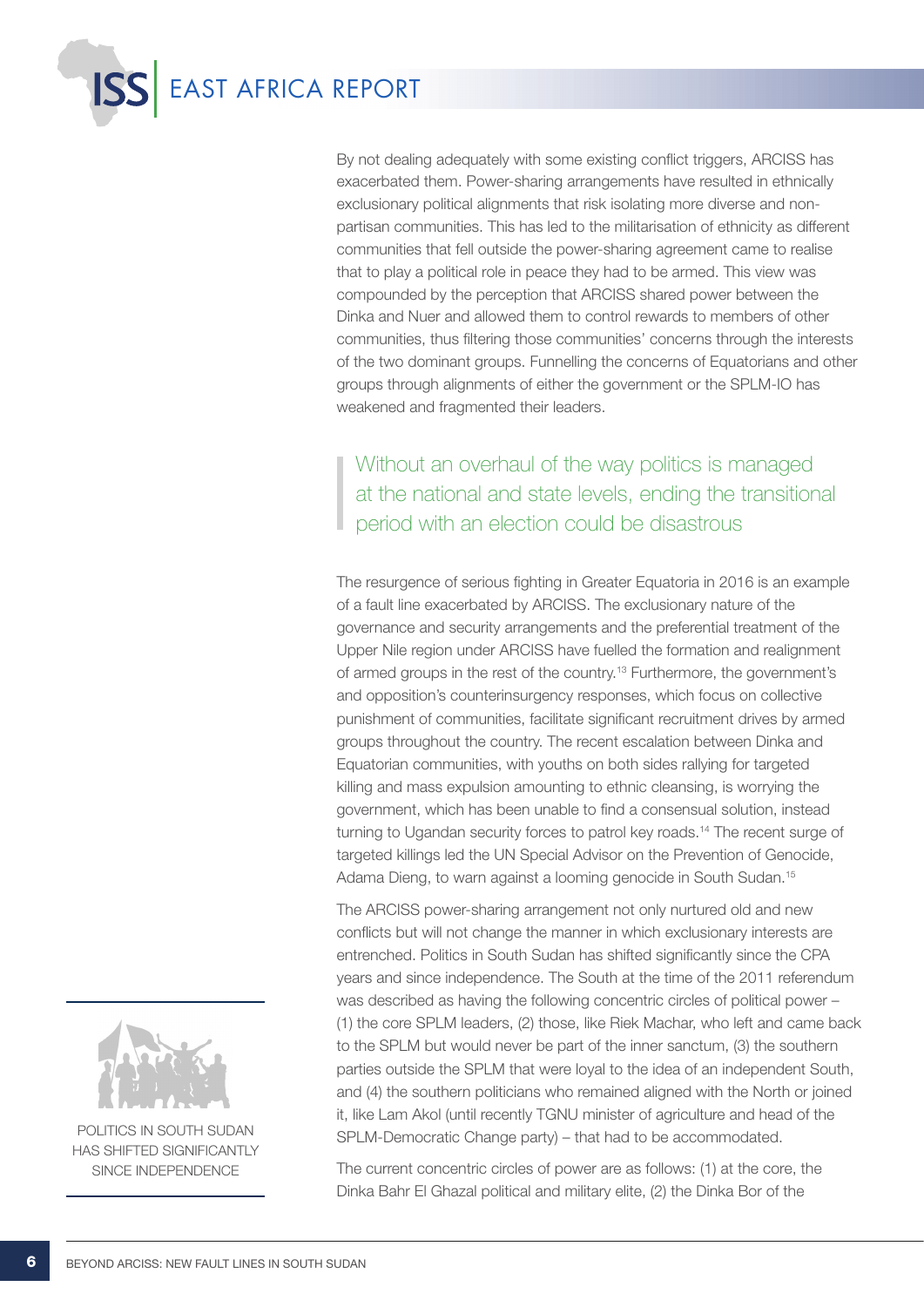SPLM and others, former members of the Sudanese National Congress Party, which played a strategic role in cementing the president's grip on power, (3) the Nuer and Equatorians who remained loyal and are part of the core SPLM group, (4) the SPLM-Former Detainees leaders, militia leaders with multiple defections and coopted opposition parties including Taban Deng's group, (5) in the outermost circle, Machar and his SPLM-IO group. Unless ARCISS and subsequent political and security arrangements can alter these dynamics, entire segments of the country will remain marginalised and lack legitimate and peaceful avenues to power and political representation. Without an overhaul of the way politics is managed at the national and state levels, ending the transitional period with an election could be disastrous and mark the beginning of new conflicts.

### Fragmented alliances and shifting loyalties

The formation of the TGNU in April 2016 came with great delays, manoeuvres to undermine ARCISS, and visible tensions in the implementation of political and security arrangements. Despite this, there was an underlying belief that the agreement would hold. South Sudan's difficult economic situation gave the international community greater leverage to persuade the parties to continue implementing ARCISS. The threat of a hybrid court was thought to keep the parties aligned in implementing provisions and reforms, hoping that goodwill would buy them time before having to face justice. And the SPLM-IO, seen as a confederation of five potentially contradictory groups,<sup>16</sup> was expected to hold together because of the potential for accessing the rewards of power.

But after the July crisis, these calculated costs for peace have shifted. The risk is that, in the absence of Machar's SPLM-IO faction and with the disillusionment of key political players and militarisation of others, ARCISS may fail to transform power relations, while addressing regional wars as localised conflicts rather than a symptom of the expansion of the conflict, as epitomised by the rift between Machar and Kiir.

A number of challenges now face the government. It understands that vital economic aid depends on full implementation of ARCISS and deployment of the regional protection force, but also recognises that the context creates additional difficulties. It is struggling to determine what to do with Machar, as there is a clear rejection within the SPLM-IG (SPLM in Government) of working with him again. The questions remain: can Kiir still work with Machar and vice versa, and how will the government balance its commitment to Taban Deng with restoring the status quo if Machar returns? Moderate elements within the government also understand the need to try to avert a destructive inter-Nuer war and among other communities.17 Divisions within the Bul Nuer, that have historically collaborated with the government, have begun to emerge as seen with the recent resignation of Lt. General Bapiny Wuor, a prominent Bul Nuer commander, as Deputy Chief of Staff of the SPLA.

While the SPLM-IO may currently seem more fractured, the SPLM-IG could face serious challenges to its cohesion as disagreement develops over how to proceed with ARCISS and the international community. Speculation is rife among the political elite on all sides in Juba that tensions between General Malong (who largely controls Aweil and other areas of Bahr El Ghazal) and President Kiir (who controls Lakes and Warrap) are deepening with manoeuvres by Malong to undermine Kiir, undercutting the implementation of ARCISS in favour of a military solution.18 Speculations around President Kiir's health in November exposed tensions within the Dinka elite over succession. The JCE is allegedly divided on the issue and key Dinka Bor and Bahr El Ghazal generals are positioned in opposite camps, revealing the underlying Dinka fault lines.

### The threat of a hybrid court was thought to keep parties aligned in implementing reforms

Cohesion on the government side is attributed to a strong Bahr El Ghazal regional identity and aligned interests, yet the president is said to have strengthened the National Security Service to keep a close eye on the chief of staff, while also using Generals Obote Mamur and Kuol Manyang as counterweights in the security forces. As tensions increase with the Equatorian communities, so will pressure for Equatorian SPLM-IG members to leave the government. The 2013–15 war resulted in the exclusion of a large majority of Nuer leaders,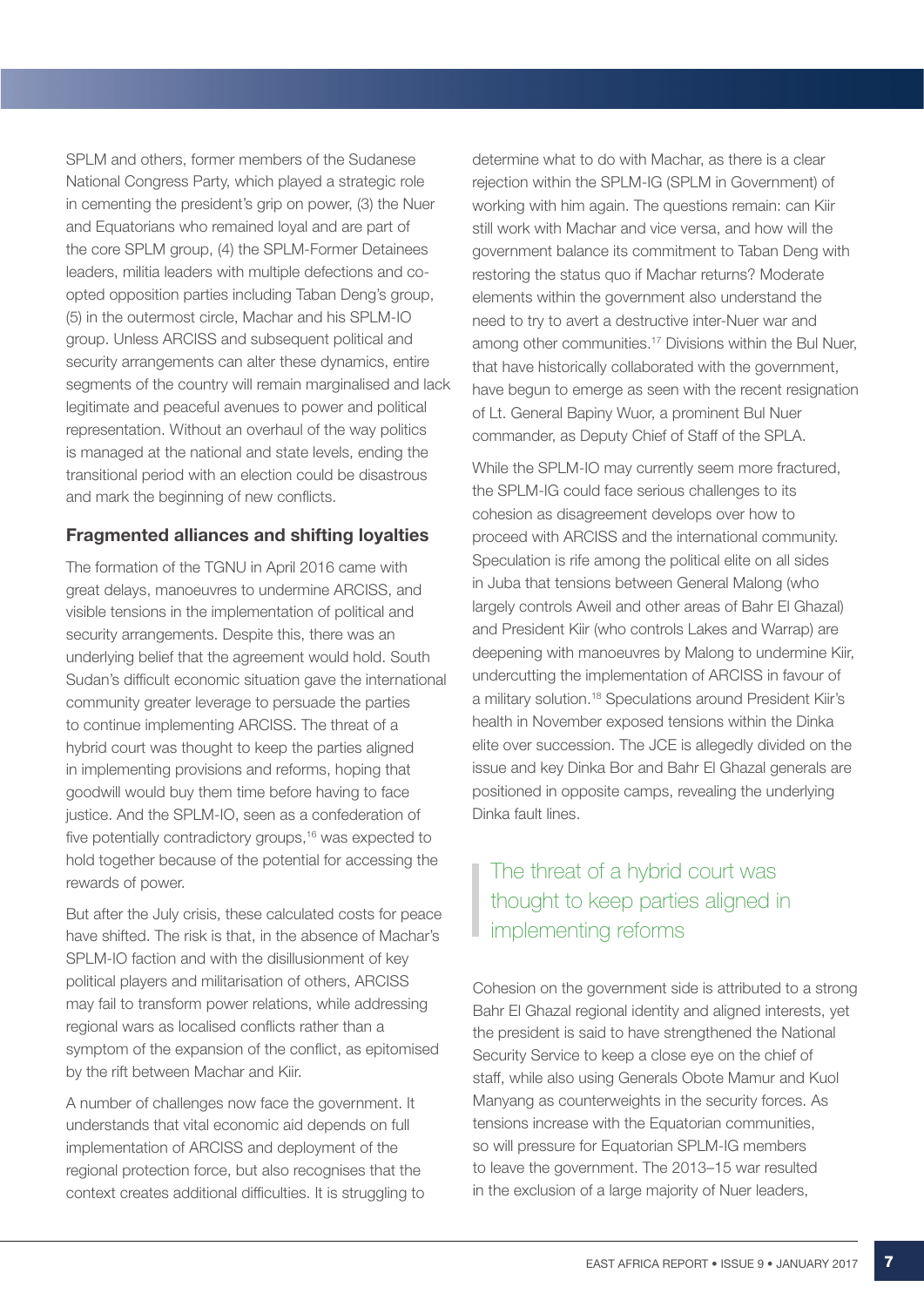

commanders, troops and civil servants from the government; the 2016 war may do the same for the Equatorians, leaving only token representation of these communities in a largely Dinka-dominated government.

There are few if no nationalist symbols, political agendas, or social forums to bring communities together. Countering this fragmentation is key to avoiding the call for autonomy of different regions and the total breakdown of the central state and its authority at the local level. The liberation struggle's symbolic capital has been exhausted among the political elite and the grassroots. Alliances are based on the convergence of interests in some areas and on identity in others.

The fragmentation of the SPLM-IO has widened the gap between those benefitting from peace and those who are now more aggrieved than ever

It is difficult to foresee where certain communities will stand, in particular the Equatorian communities and the Shilluk, who might begin to take on their own political roles, and how they will need to be accommodated in an ARCISSlike agreement. An SPLM-IO member who defected with Taban Deng said, 'The Equatorians started their war at the end of 2015 so that they would get positions in the army – they want cantonment,'19 pointing to the idea that positions in government and access to resources was behind the move to start fighting. Yet there are serious grievances that need to be understood. Equatorian leaders aligned with the government and Taban Deng seem unable to satisfy their constituencies. Bari armed groups are fighting the government despite having Wani Igga and Alfred Lado Gore in key positions; the same applies to the Mundari, with Clement Wani Konga and more recently Ramadan Hassan, the Lainya forces which do not support Martin Elia, or the armed groups in Mundri that seem detached from elite members in the TGNU. Because of their alignment with a government these groups are contesting, these leaders seem unable to bring in their communities into consensus positions, represent them and help address their grievances. While four cantonment areas have been discussed for the different Equatorian regions, it is unclear who will join the demobilisation process, as fighting continues and SPLM-IO commanders such as Martin Kenyi and John Jok Gai are not standing down.

The fragmentation of the SPLM-IO has widened the gap between those benefitting from peace and those who are now more aggrieved than ever.<sup>20</sup> This splintering of the opposition was beneficial to government hardliners, the army and the Jieng Council of Elders (JCE), but it may now be harder to contain. As first vice president, Taban Deng appointed a cabinet mostly comprised of Nuer; by contrast, Riek's cabinet had aimed for greater representation of non-Nuer communities. The SPLM-IO seems to be severely



There are few if no nationalist symbols, political agendas, or social forums to bring communities together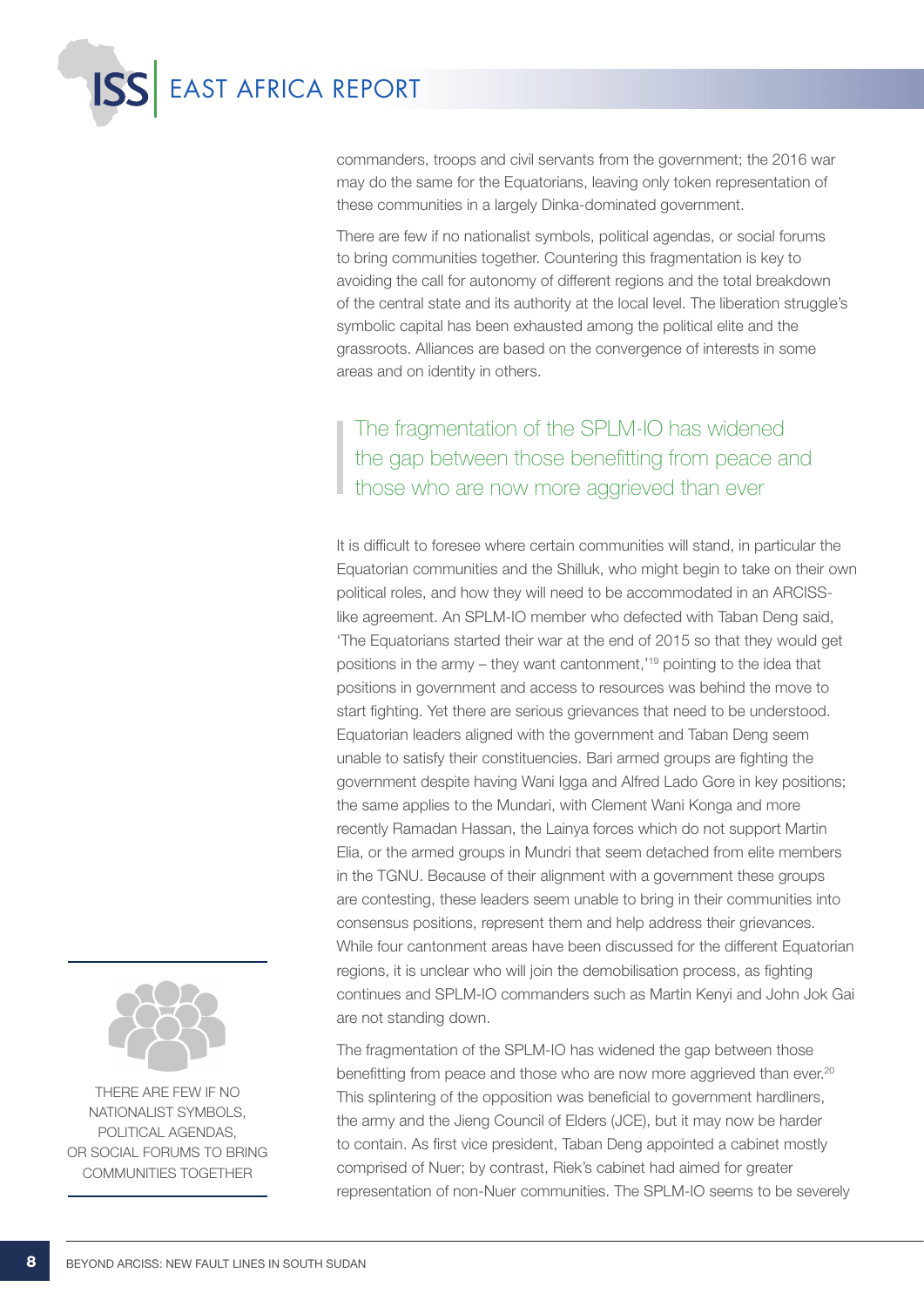divided within its ranks but also within the diaspora, the camps for internally displaced people, and the larger Nuer community. Many in the Nuer community see the move to take power of the SPLM-IO by Taban Deng as the ultimate betrayal of his community's interests and as a de facto integration into the SPLM-IG. Yet the SPLM-IO under Machar is experiencing an interesting phenomena: its leadership is currently weak but its support base has grown exponentially by default of divisive government actions and counter-insurgency strategies.

Militarily it is unclear who supports Riek Machar and who supports Taban Deng. Unofficially, Shilluk General Johnson Olony and his troops stand with Riek, while Dinka General Dau Athorjok and Murle Commander Ismael Konyi have defected to Taban's camp and the government. Some Nuer commanders have defected, but many have not yet announced their position, and the situation is likely to remain fluid in the coming months. Efforts by the government and Taban Deng are said to be underway to buy the support of Nuer commanders, <sup>21</sup> while several Nuer community leaders have openly rejected the leadership of Taban Deng,<sup>22</sup> who from their perspective has joined the SPLM-IG. In a strategic move, Machar placed Dr Henry Odwar, an Acholi from eastern Equatoria, as his Deputy Commander in Chief, a move that has been very well received within the Equatorian community.

### Militarily it is unclear who supports Riek Machar and who supports Taban Deng

The Juba crisis has raised the crucial question: is this peace agreement about individuals or about groups? Everything pointed to the need to accommodate both Salva Kiir and Riek Machar during the transition, despite the private views of many international partners that both needed to relinquish power. Yet in the over-concentration on the roles awarded to the president and the first vice president, not enough consideration was given to the Arusha Agreement on the Reunification of the SPLM, which also provided a framework for the development of party policy and the fostering of cohesive groups to lead the transition.

The TGNU continues to operate despite the changes resulting from the president's replacement of all the SPLM-IO ministries and the finance minister and the dismissal of Deputy Foreign Minister Cirino Hiteng. All TGNU partners except the SPLM-IG have experienced some form of reorganisation, bringing into question the TGNU's credibility. For a unity government to operate there needs to be a balance of power, but only one side holds real power – the others have been weakened or have walked away.

On 1 August, Democratic Change Party leader Lam Akol resigned as minister, chairman of his party and head of the national alliance of opposition parties, stating that the peace agreement had collapsed. The SPLM-Former Detainees group officially remains part of the TGNU yet is increasingly divided as it faces the contradiction of running the Foreign Ministry (under Deng Alor) while other members call for new political solutions to the crisis.

Opposition groups met in Nairobi in late August to discuss possible alliances to combat the government in Juba.23 If an alliance of disaffected groups, intellectuals and politicians that hold sway with different constituencies is achieved, and the peripheries are united under an umbrella organisation, the TGNU will face a severe challenge to its credibility and security. Lam Akol's new rebellion under the National Democratic movement is only dividing the Shilluk armed groups and weakening a unified front in the Greater Upper Nile region. Neither of these groups seems to have a concrete political program for national renewal and reform. That may change as the government's counter-insurgency strategy could by default build greater cohesion in the opposition.

### Issues related to decentralisation and the 28 states

The presidential decree of October 2015 creating 28 states has generated serious controversy.<sup>24</sup> While supported by a large constituency, in particular the Dinka, as a popular response to calls for decentralisation, the move was opposed by other communities. The redrawing of state, county and *payam* (sub-division of counties) boundaries has become a political issue aimed at enhancing ethnic proportions of power rather than respecting community boundaries and securing peaceful relations at the local level.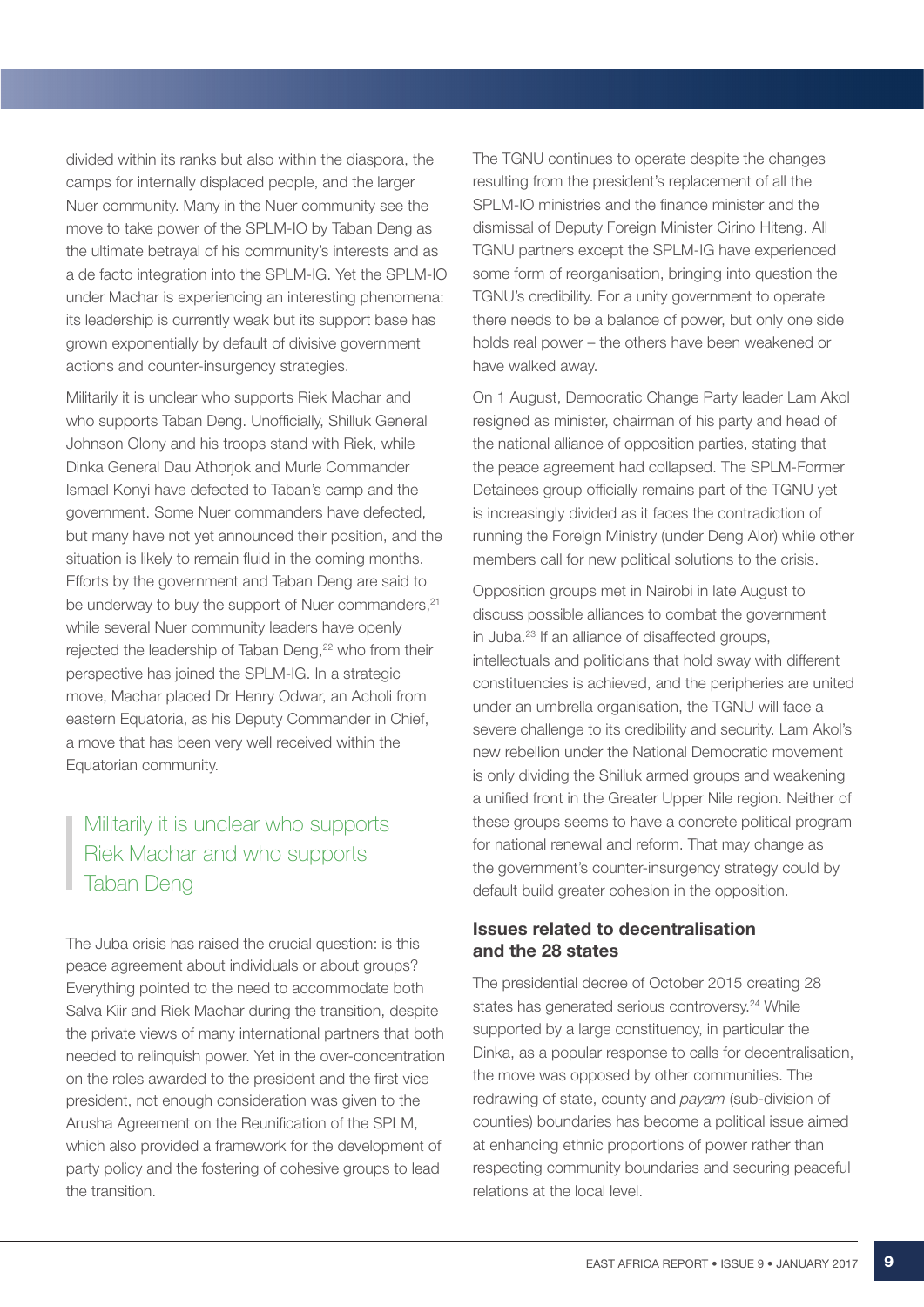

Under the previous 10-state model, the Dinka community controlled 26 counties (representing 25% of the total land area), the Nuer 16 counties (15%), the Equatorians 24 counties (31%), the Shilluk four counties, the Murle one county and other groups six counties. Under the 28-state model, the Dinka dominate 12 states (42% of the total land area), the Nuer five states (13%), the Equatorians eight states (31%), the Shilluk one state (2%) and the Murle one state (7%); the remaining one state (5% of the land area) is controlled by other groups.25 The Nuer perspective – and that of SPLM-IO members who had, during the Addis Ababa negotiations, proposed a federal system of 21 states based on British districts with demarcated borders – does not reject the idea of federalism. The SPLM-IO proposal did, however, remove some land from the Dinka communities in the three former Greater Upper Nile states and merged them into Nuer-dominated states.

Both the SPLM-IO and the government tried to benefit their communities in this process, but their political calculations had little consideration for the reorganisation's local effects given that different communities are impacted not just the Dinka and the Nuer.



Figure 1: South Sudan, pre-2015 decree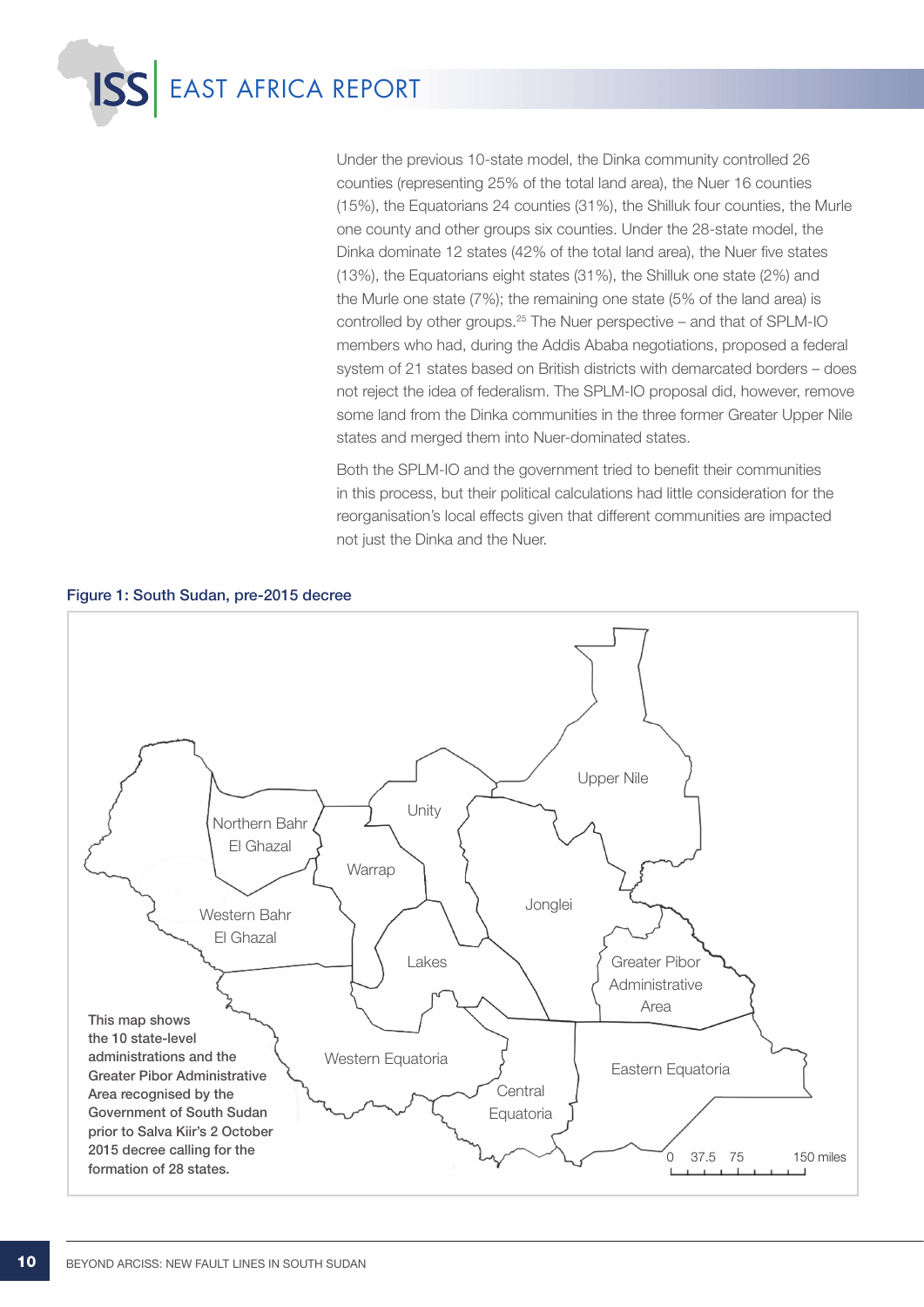As an SPLM-IO leader said, 'Any conflict tied to land is always permanent'26 and will invariably create the conflict system of land disputes, resource appropriation, community grievances and political manipulation. A muchneeded debate on decentralisation and federalism is expected during the constitutional review, yet there seems to be little agreement in the TGNU on what form this should take. The Council of States should deal with issues of decentralisation, but it has remained in the shadows of the executive (much like the Parliament) and has been hijacked by its leaders, who also belong to the Jieng.

Reversing the 28-state decree would create dissatisfaction within the Dinka communities and would likely lead to land grabbing by other communities that have a sense of marginalisation.

The states in the Greater Upper Nile region have been divided into broadly representative single-ethnic states, isolating the Nuer in a form of ethnic balkanisation,<sup>27</sup> while the new states in other regions are multi-ethnic. This has been perceived as an attempt to weaken Nuer voting capacity while diluting the political power of other communities that are now placed in Dinkadominated states. Several flashpoints of violence have already started to emerge, the most visible being the loss of land of the Chollo community with the division of eastern and western Malakal. The Shilluk are now on the west side of the Nile, with the east given to the Padang Dinka.

Other flashpoints are emerging in Jonglei, with land taken from the Nuer in Upper Nile, and in Western Bahr El Ghazal, with the annexation of Rajah to Aweil West and North. In Equatoria, conflicts are also starting to emerge, for example the struggle over borders between the Bari and the Mundari in Mongalla.



### Figure 2: South Sudan, post-2015 decree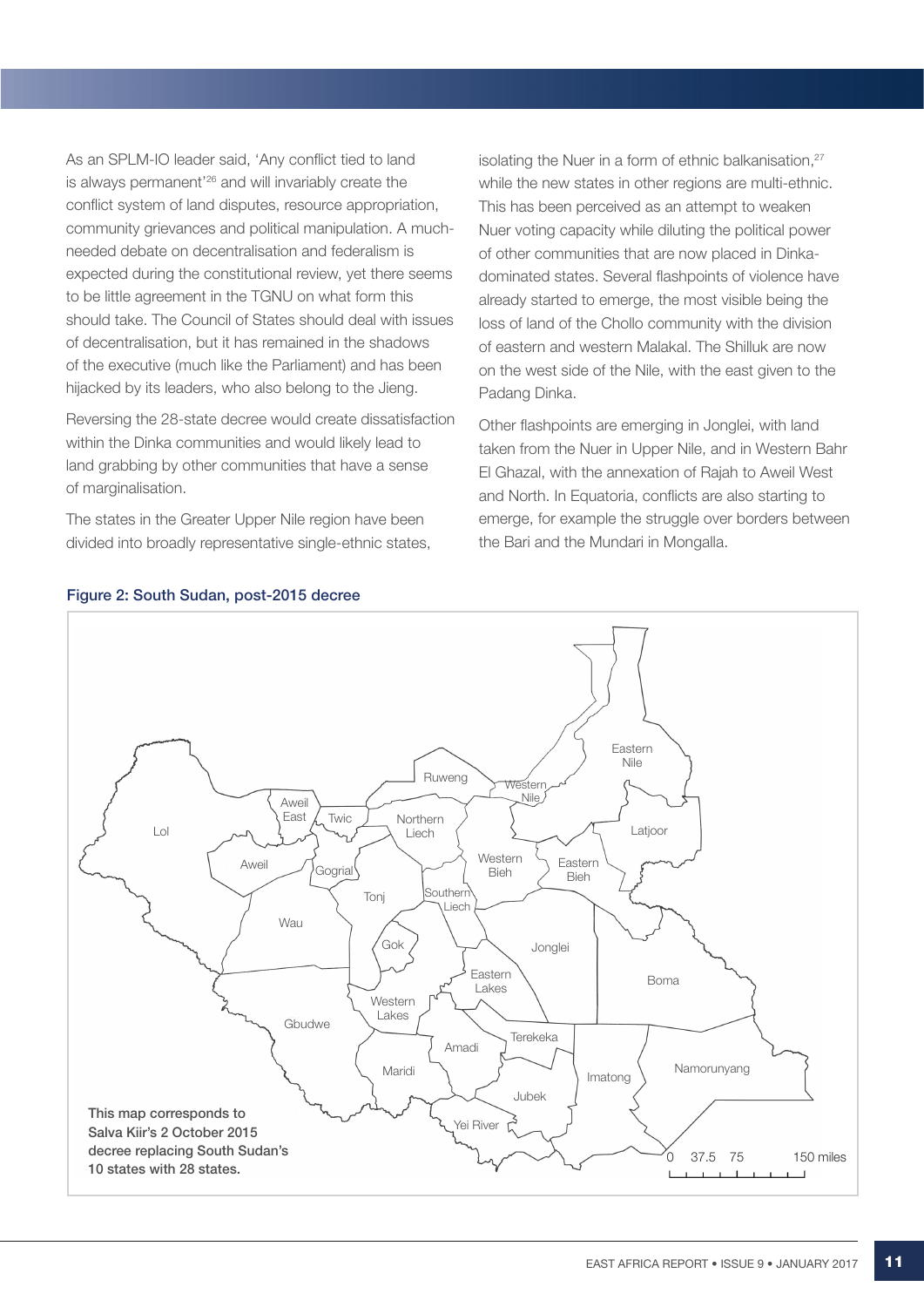

Communities' fears of being placed alongside historically hostile communities are also resurfacing, as with the case of the Bul Nuer in Unity state and their incorporation into Northern Lich state with the Leek and Jikany Nuer.<sup>28</sup>

These flashpoints are likely to become centres for resistance. Community leaders and politicians from Equatoria, from the Nuer and the Shilluk communities, claim that the creation of these states was aimed at (1) securing land with oil for the Dinka, as in the Upper Nile and in areas of Jonglei, (2) eliminating the unity of Equatoria, and (3) enhancing Dinka majority control in any future political and security arrangement based on proportional representation.

### The creation of additional states will require reorganising the civil service and establishing new local government offices

This land allocation is not based on population numbers. A credible census is yet to be conducted to determine the ethnic demographic figures, which would most likely alter political perceptions on numbers and the sense of majority entitlement held by elements of the Dinka community and the Nuer community, which claims that its population would exceed that of the Dinka if the population in Gambella (Ethiopia) were included.

The creation of the 28 states has also resulted in some governors losing their positions and could push some to reactivate their militias or take opposing political positions out of retaliation. The creation of ethnically defined states directly contravenes John Garang's idea of nation-building and his ambition to create a sense of responsibility among government officials to serve the nation rather than their communities – as proposed in his unimplemented proposal for 'caretaker governors' who would rule in states where they had no community or tribal affiliation.<sup>29</sup> New ideas need to emerge that will gain traction with the grassroots and by-in from the elite on how to address representation and ethno-national fault lines.

The 28-state decree has exacerbated ethnic conflict and hardened the positions of communities that previously had shared resources and cooperated. The uneven demarcation of ethnic federalism and the lack of financial capacity could derail legitimate calls for decentralised government. These new states may also be unable to create the proximity of governance and participation expected by different communities, given the organisational, financial and infrastructural constraints.

In practical terms, the creation of additional states will also require reorganising the civil service and establishing new local government offices and separate financial systems, tax systems, budgets, state constitutions, and state governments (each having a governor, a deputy, seven ministers, five advisors, a speaker and a 21-member state assembly). It will also require



The 28-state decree has exacerbated ethnic conflict and hardened the positions of communities that had previously cooperated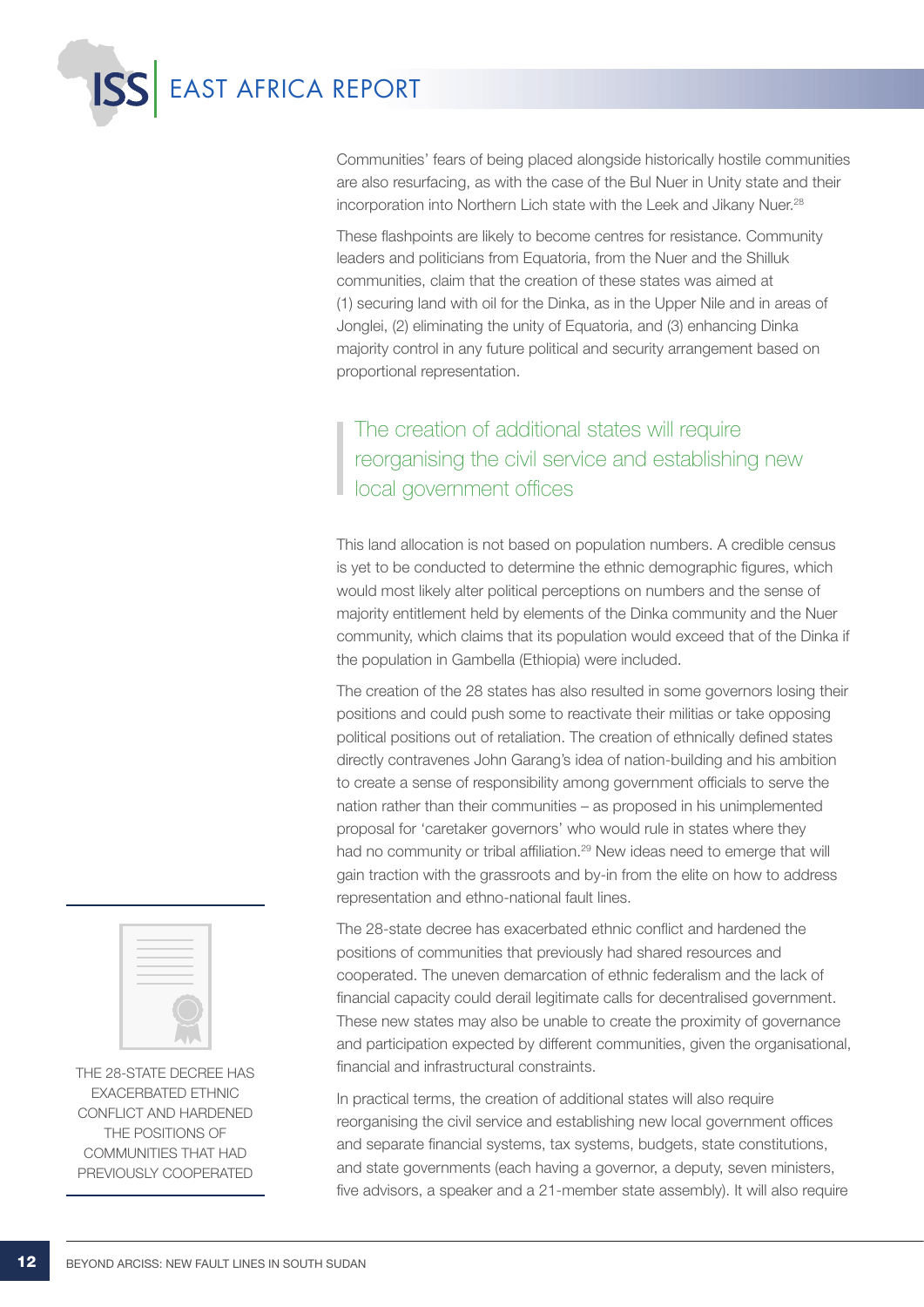that new governors begin restructuring the national police force, the national security service, the joint operations commands, and wildlife and prisons services to reflect the new administrative boundaries.

Another important consideration will be the organisation of traditional systems of justice with the chiefs A and B courts at the existing *boma* (smallest administrative unit, a collection of villages) and *payam* levels. Chiefs provided crucial forums for dispute resolution and justice at the local level in the previous 10 states. With new *bomas* and *payams* established under multiple new counties, these courts will take a significant amount of time to get established.

It is unclear how the issue of the 2% or 3% of oil revenue for the oil-producing states will be tackled. While it seems that the three former Unity states will have to divide the earnings, other states in the former Upper Nile will be entirely cut off from oil revenue.<sup>30</sup>

Reorganisation will also entail a complex process of registration of voters, constituency demarcations and a new census in preparation for the elections. It will also affect the process of electing candidates through primaries or other methods at the *boma* and *payam* levels for the SPLM and other political parties.

Creating these new states is likely to lead to the emergence of new elites who will expect to rule unhindered in their localities but also have a role to play at the national level. A mismanaged decentralisation process will not address the sense of marginalisation felt by several communities but rather lead to local government structures resembling ethnic fiefdoms where tribalism is entrenched in competition for resources.<sup>31</sup> There is an urgent need to reformulate the decentralisation process and allow it to develop through the building block approach<sup>32</sup> and popular consultations. Strategies to manage ethnic conflict between communities include different forms of power-sharing and decentralisation: cantonisation, federalism and consociationalism. These forms will need to be carefully studied during the constitutional review process and implemented through careful and sustained monitoring. Failure to do this will further push the country to a 'somaliasation' scenario, with governors and armed faction leaders using resources to sustain local fiefdoms while Juba becomes increasingly isolated and unable to govern.

### Corruption and nepotism

*'Today a government office or institution is not national; it is the preserve of a tribe. The thinking is: after all, who paid dowry for this seat?'*<sup>33</sup>

'Sovereignty is not edible,' said a National Liberation Council (NLC) member of the SPLM in 2012 as the country's elites were beginning to mishandle their political and economic ambitions, in the process undoing any institutional, political and symbolic achievements of the CPA years. The economic rehabilitation of the country is vitally important for peace to hold at all levels. Locally across the different regions, many grievances are pinned to economic terms of marginalisation, disenfranchisement and expropriation of resources. At the national level, elites fight over the means of extraction, production and economic power to advance narrow military and political interests. All this is achieved through mechanisms that perpetuate corruption, nepotism and patronage.

### The economic rehabilitation of South Sudan is vitally important for peace to hold at all levels

Tackling this should be a key policy imperative for any new government in Juba but also for the region and the international community as they support peacebuilding and post-conflict reconstruction. All aid and development assistance should be conditional on implementing mechanisms for accountability and transparency. Corruption is a threat to peace insofar as it perpetuates informal loyalties and reinforces the marginalisation of communities. It distorts political power and the duties that come with holding public office. It disempowers the state and adds an additional level of arbitrariness outside respected legal custom, customary or formally codified, that in a context of lack of accountability and widespread grassroots demands for justice will further divide communities.

In the context of conflict, corruption and nepotism may seem like a less urgent governance priority that can be addressed by a transitional government or the subsequent elected government. But they lie at the heart of the crisis and are part of the same conflict system. Addressing these issues will need to factor into the same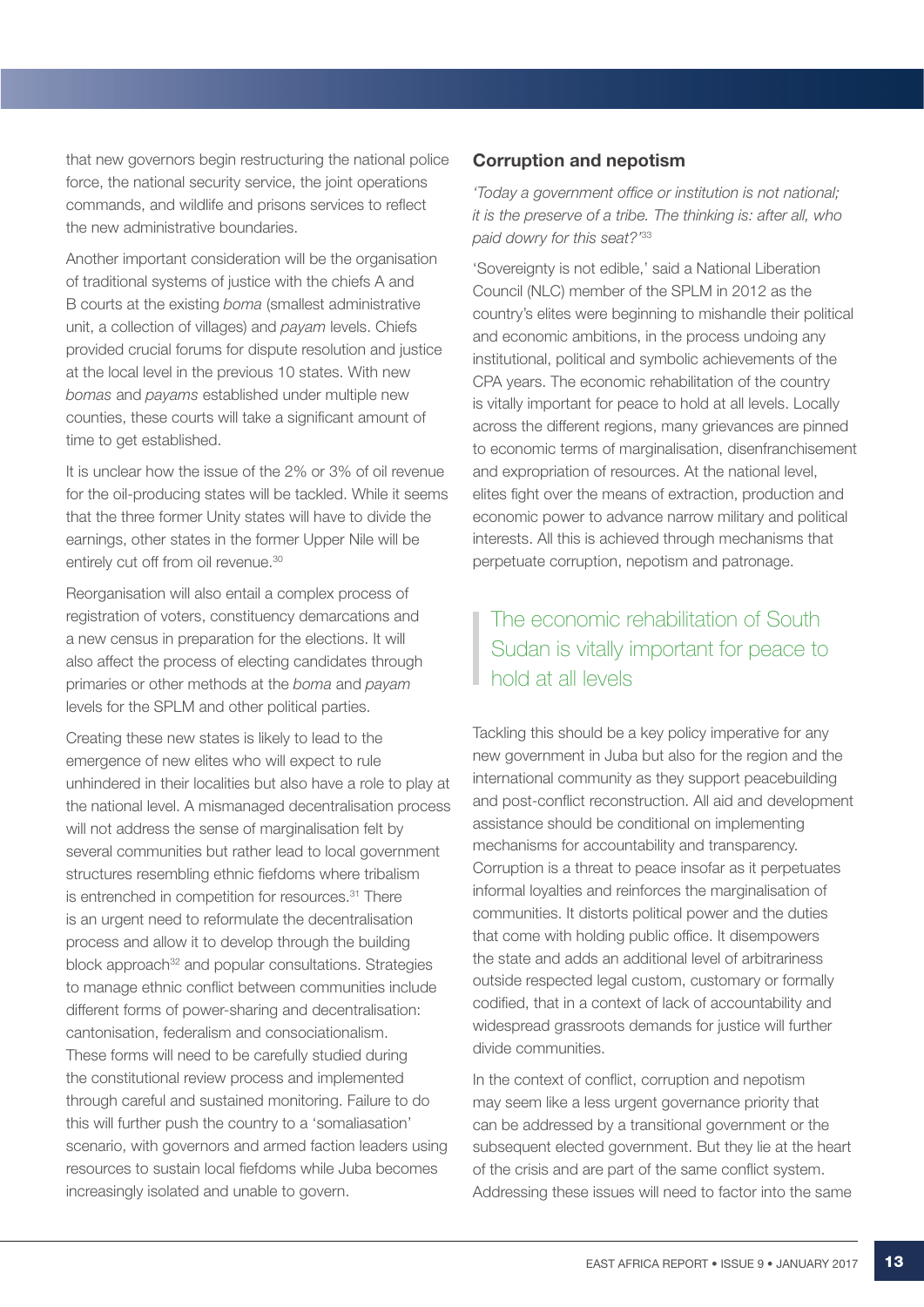

strategies as addressing the issues of decentralisation, the reconciliation of communities and neutralising South Sudan's deepening ethnic animosities.

Since 2005, corruption has evolved in South Sudan from mismanagement at the highest levels of power to a more generalised practice that characterises entire state institutions. While there have been efforts to curb such practices – committees created, laws passed and rhetorical commitments made – the country is still far from instituting effective checks against corruption, embezzlement, rent-seeking, fraud, double taxation and money laundering. Institutions like the National Audit Chamber, Anti-Corruption Commission, Public Grievances Chamber and Fiscal Financial Allocation and Monitoring Commission, as well as the judiciary, exist to fight corruption and create greater accountability and transparency in government, but they face tremendous challenges. Even a full implementation of ARCISS will not be sufficient to revive these institutions and establish serious checks and balances.

Corruption has evolved from mismanagement at the highest levels of power to a more generalised practice that characterises entire state institutions

The discretionary power and practices of the executive are also replicated at the state level. Governors have complete authority to appoint and depose state ministers and local government officials, which encourages nepotism and political favour. Such practices not only fuel conflicts at the local level, while tapping into larger national dynamics, but also add a level of intractability that will delay stabilising the country. The situation is worse in the oil-producing states of Unity and Upper Nile because of the 2% of oil revenues given to state authorities, with accusations that revenue from oil was being directly used to mobilise, train and arm militias.<sup>34</sup> The revenue these oil-producing states receive has become commonly referred to as 'the missing two per cent.'35 After independence, the Transitional Constitution increased the allocation from 2% to 5% with the additional 3% going to the communities,36 although it has been difficult to ascertain how this additional money was managed.

The lack of transparency on the state budget worsened with the 2013 war. Since 2006 the only budget debate in Parliament has been regarding salaries and the running costs of the state. 'The majority of the budget remains with the military or defence and is largely controlled by the Presidency.'37

During the oil shutdown in 2012 and 2013, government revenue from customs, the second greatest source after oil, increased from 2% to 36%. Customs revenues mainly derive from Nimule and Kaya, the two main entry points from neighbouring countries. Given the under-developed domestic capacity to produce goods and services, most items are imported, creating an opportunity for many checkpoints and customs operations to extract money from traders coming into the country. While oil revenues attracted high-level

THE SPLA HAS INCREASED its ranks to about



soldiers including three influential militias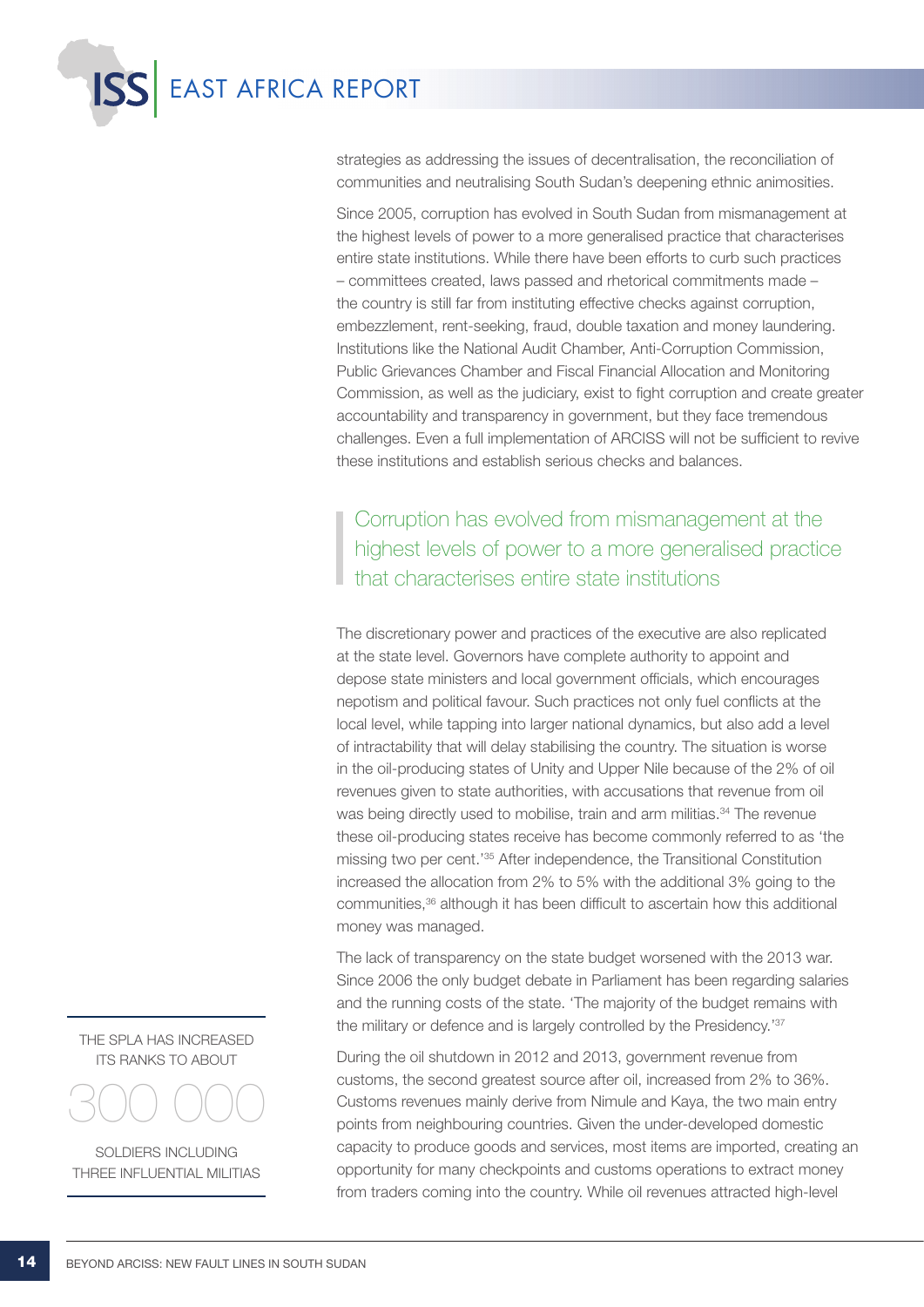corruption, customs has attracted similar corruption among lower-level officials.

Further research is needed into how the current war has created new economies at local and national levels. Reports on corruption like that of The Sentry,<sup>38</sup> an initiative of the Enough Project released in September 2016, may highlight important elements but do not provide the investigative work needed to unpack how misappropriation of funds and elites are linked and how to remove corruption from institutions and governing practices.

### Localised conflicts

War and conflict on the peripheries have, in the past, shaped politics at the centre of power. There is no indication that this will change under the current crisis. Armed groups have proliferated outside the ARCISS framework and will – if left outside a formally checked, monitored and broadly aligned political and security framework – continue to fight the central government or their neighbouring communities.

Groups are emerging and aligning against the central government because it is perceived as a Dinka hegemonic project. Such groups are fighting a legacy of military, economic and political subordination. Other groups aligned with the government are emerging out of a need to protect themselves, defend their communities, and secure access to power. Strategies need to be found to address this dynamic. Localised issues that interlock with national grievances and power grabs need to be addressed at multiple levels, not just at the national level as provided by ARCISS. Because many of these armed groups are local and their military arrangements informal, they are not included in security arrangements.

This report does not provide a comprehensive list of groups that exist outside of the formal ARCISS agreement, but will highlight how violence at the local level can derail any implementation of ARCISS if these groups are not integrated. While ARCISS mainly provides for governance reconfigurations and representation in the Greater Upper Nile region, several armed groups have become increasingly visible and vocal in Greater Equatoria and Greater Bahr El Ghazal. Accepting the cantonment of SPLM-IO forces in these two regions will

no longer suffice. Political and local issues are in many cases at the heart of these insurrections and need to be addressed accordingly, within the framework of the TGNU but also as part of security arrangements, border demarcations and a constitutional review that will reflect state-level reforms.

Ethnic, clan-based, state-sponsored, and externally created militias are all phenomena of the wars in the Sudan and are characteristic of how political conflict degenerated into military conflict during the CPA years and after independence. Armed groups are mushrooming all over the country, many as different versions of previous militias. There are over 40 active militia groups<sup>39</sup> in the country, many of which feed into the SPLM-IG and SPLM-IO dynamics, but there are many others that have their own grievances.

In a highly militarised state and society, militias have been used to support structured forces. The SPLA has a long history of militia integration, which has caused several challenges related to security sector reform (SSR); in the current conflict, it has increased its ranks to about 300 000 soldiers including the three influential militias: the Babaeng of the Bul Nuer, the militias integrated from George Athor, and the Cobra militia aligned with the current deputy defence minister.40 Despite this, the SPLA is becoming increasingly a uniquely Dinka army. Other militias have more localised mandates and operate within a single state rather than across states.

### Armed groups are mushrooming all over the country, many as different versions of previous militias

Militias in many areas fill a security vacuum and claim to protect community or clan interests. They operate in a complex environment characterised by livelihood insecurity, cattle rustling, land issues, quests for representation and resources, clashes with existing security forces, and other issues. Some are political; others are driven by community issues. All need to be dealt with in an integrated manner that upholds the objectives of ARCISS but expands into national and state-level SSR, while also reversing real and perceived marginalisation.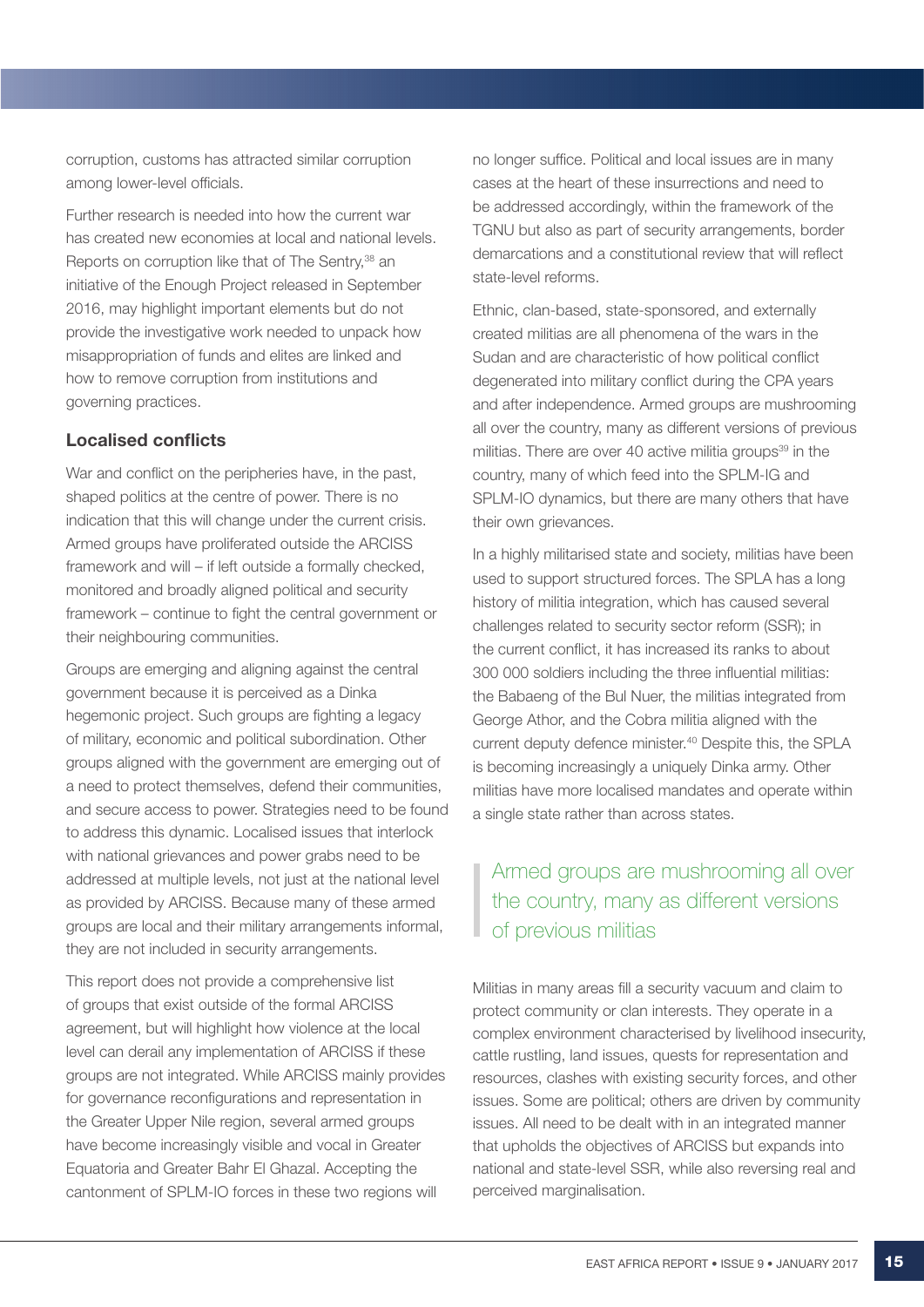

### Greater Upper Nile

Greater Upper Nile is likely to remain a hotspot of conflict after the July Juba crisis for reasons connected to the previous war and the 28-states issue. It could respond to new calls by opposition leaders to unite against the government in Juba. The splintering of the SPLM-IO has added another layer to the dynamic between the Eastern and Western Nuer communities. The Eastern Nuer see Taban Deng Gai as a traitor and as a project of the Jieng, while for the Western Nuer he represents a long tradition of working with the government.<sup>41</sup>

The Greater Upper Nile Region is a classic example of how synergies between local and national military and political interests continue to fuel local wars with serious national implications. In addition to being home to some of the many ethnic groups in the conflict, it is also the region where oil is produced. Patronage and the policy of using land, community pacification and dominance to extend and safeguard national interests generate systems of conflict, while achieving only temporary alliances and military and political gains.

The Shilluk and Padang Dinka communities have used the traditional Nuer inter-communal conflicts to advance their narrow military and political goals

Increasingly ethnicised and localised wars are taking place between communities. While these wars are primarily driven by the communities' quest for survival and for dominance within the region, military and political officers from these communities serving at the national level have used inter-communal grievances to their own advantage. The Shilluk militias' preoccupations are the sanctity, security and survival of their kingdom and community, while those of the Padang Dinka militia include consolidating and expanding military, political and economic control and influence in the region. The Shilluk and Padang Dinka communities have used and abused the traditional Nuer inter-communal conflicts to advance their narrow military and political goals.

Several groups are aligned with the two main parties, while others claim independence. The Agwelek Shilluk militia, led by General Johnson Olony, has been aligned with the government but is now aligned with SPLM-IO. It is mainly concerned with securing the territory that belongs to the Shilluk and advocating for a federal system, as well as building a national army through proportional representation.42 The Tiger Faction New Forces, under the leadership of Yaones Okij, is another Shilluk militia that split from the SPLA, although it has not aligned itself with the SPLM-IO. The Padang Dinka militias from Renk, Akoka, Baliet and Melut, which include the Mathloum militias, were created in 2014.43 Initially formed to protect the oil fields, they are trying to assert their relevance in national politics, when traditionally they were far less



The year the Padang Dinka militias from Renk, Akoka, Baliet and Melut were created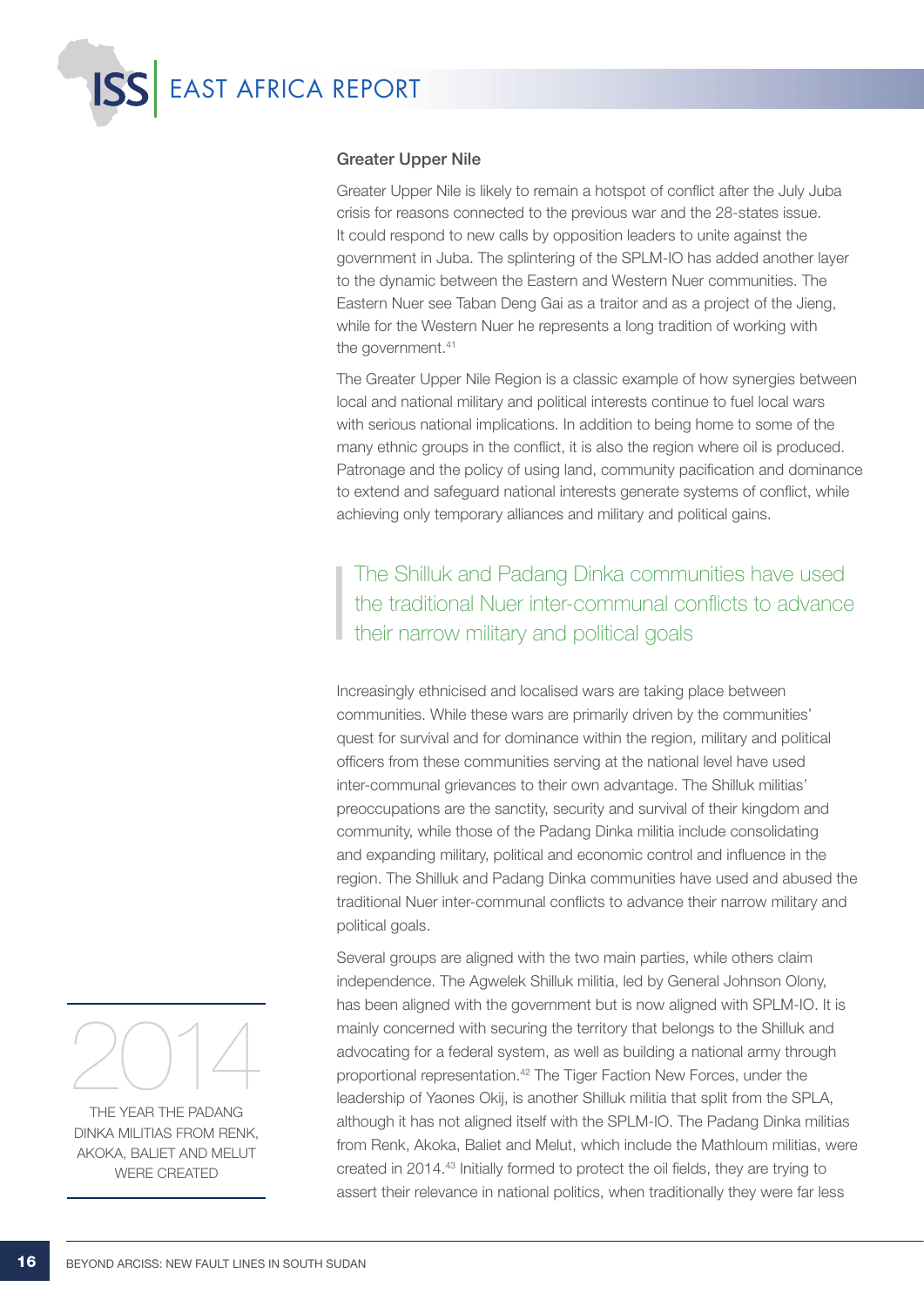prominent than the Dinka Bor and Bahr El Ghazal, and have tried to capitalise on the presence of a Padang Dinka minister, Stephen Dieu Dau, in government.44 Tensions with the Murle community had been appeased with the agreement signed between the government and General Yau Yau but the recent defection of commander Khalid Boutros and the reactivation of the SSDM-Cobra faction has led the Murle to begin defecting. In late September, 5000 Murle soldiers reportedly defected from the SPLA under General John Welarum to join the SSDM-Cobra.

The largest of the non-elite militia groups in the region remains the Nuer White Army, which maintains a non-committal stance towards the SPLM-IO.45 Their motivation for fighting is to seek justice for the deaths of thousands of their fellow Nuer in the December 2013 massacre in Juba. For the White Army, the war has not yet ended.46 Understanding this, the government was careful to avoid outright targeting of Nuer during the recent Juba crisis.47 However, this has not guaranteed any pacification of grievances.

### Greater Equatoria

In the past year, localised militias have been fighting over local issues of land and representation and conflicts between communities. In addition, armed groups seeking greater access to national politics through affiliation with SPLM-IO have emerged. Despite this, underlying grievances are surfacing beyond these armed groups. 'Equatorians at the grassroots [level are] boiling, with many groups mushrooming, but there is no central and military leadership.'48 Attacks by armed groups on civilians of Dinka origin have increased dramatically over the last two years on the roads in Equatoria. The rape and killing of Dinka have become more visible as resentment grows against Dinka domination and overrepresentation in the army and the government. The government's response has been a brutal scorchedearth counter-insurgency strategy using the SPLA and thousands of militias, including the Maathiang Anyoor of General Malong, in greater Equatoria, leading to mass atrocities being committed. The underreported crisis has already led to the creation in Uganda of one of the world's largest refugee camps, that is hosting over 880 000 South Sudanese. This camp did not exist before the July crisis.

Several armed groups share similar grievances: military and political impunity, incursions by armed cattle herders who are supported by the government, land grabbing and political marginalisation. Western Equatoria, which had experienced stability since the 1990s, has seen violence between local communities<sup>49</sup> as well as the rise of armed groups. The Arrow Boys, a large group of armed youths active throughout Western Equatoria, are said to lack any central command but to report to the chiefs. Others claim that Major General Alfred Fatuyo Karaba controls the group, although he may only command one section of it; the Zande and the Moru may have different divisions within it.<sup>50</sup> The phenomena of community protection youth groups, with an estimated force of 20 000,<sup>51</sup> has changed from a primarily rural group to include urban youths who roam the former state capitals of Western Equatoria.<sup>52</sup> Their grievances include marginalisation and an unpaid five million South Sudanese pounds that was legislated as remuneration for their services in defending Western Equatoria against the Lord's Resistance Army.

### Attacks by armed groups on civilians of Dinka origin have increased dramatically over the last two years

The South Sudan National Liberation Movement, comprised of former SPLA and Arrow Boys members and led by Mbereke Faustino, signed a peace agreement with the government in April. The agreement, brokered by Bishop Edward Hiboro of Yambio, stipulates terms for the integration of fighters into the SPLA, South Sudan police (SSNPS) and other forces. The South Sudan People's Patriotic Front of Charles Kisanga claimed some form of political umbrella for the Arrow Boys, a claim for which there is little evidence. The Revolutionary Movement for National Salvation, led by former member of parliament Wesley Weluba Samson, operates in the Mundri area, and is a Moru-led militia, but there is also a Revolutionary Movement for National Salvation that operates in Maridi. Weluba recently denounced the 'defection' of Richard Mulla to the government.

In November 2015 an agreement was reached between the Mundri community and the SPLA Division, led by Bishop Paul Yugusuk, but it left much to be defined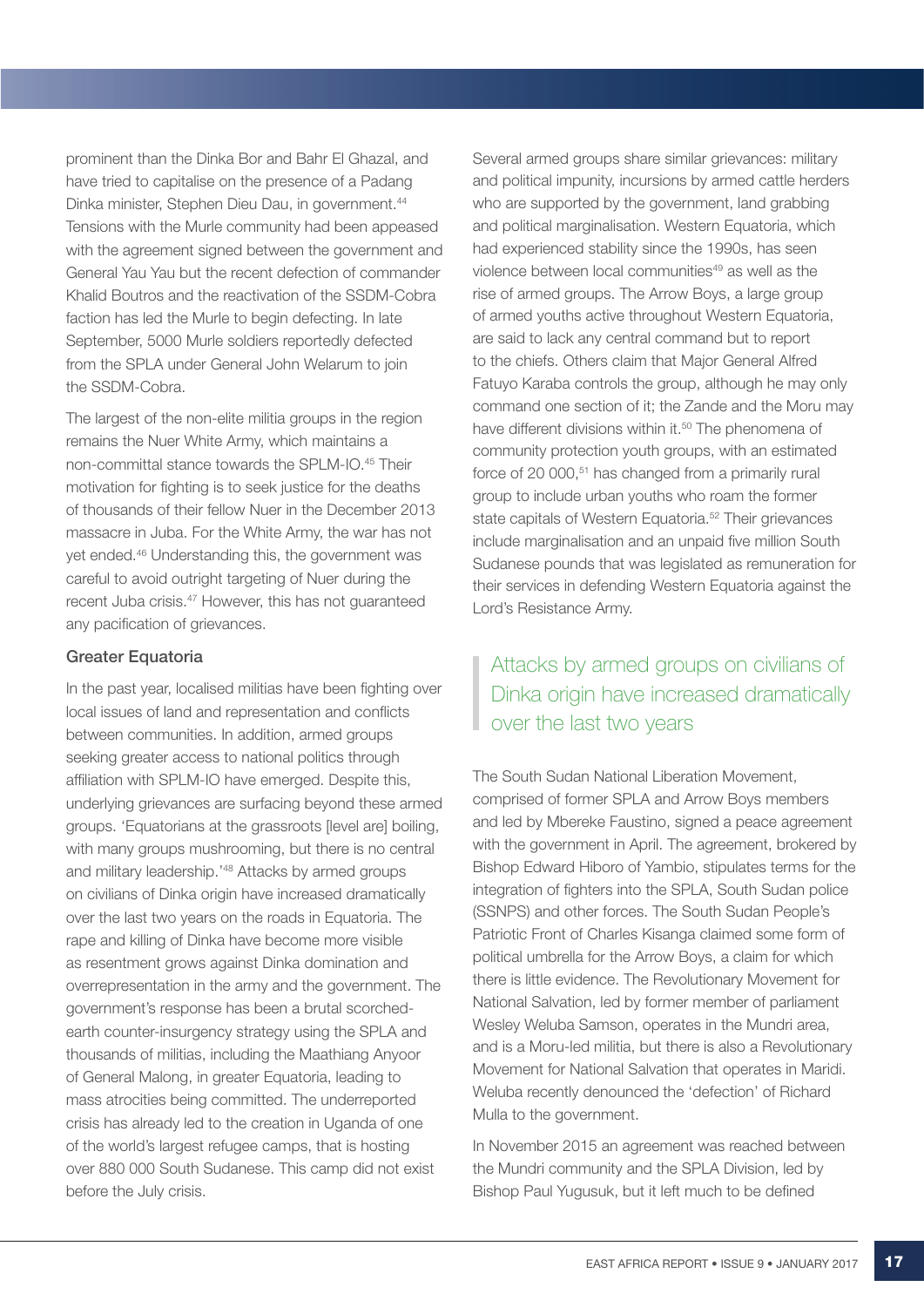

in concrete political and social terms. These types of agreements establish guiding principles for coexistence but do not translate into arrangements for representation and governance at the local level that include the aggrieved communities.

Several armed groups active in Central Equatoria have been involved in the recent fighting in Mangalla, Wonduruba, Lainya, Kajo-Keji, Pageri and Lobonok. The fighting in Wonduruba led to a peace agreement with the government in December 2015. Eastern Equatoria has also witnessed heavy fighting. The Lotuko militia, known as the South Sudan Armed Forces and led by Major General Anthony Ongwaja, has been responsible for instability in Torit.

### Greater Bahr El Ghazal

Greater Bahr El Ghazal has several dynamics that can be understood in terms of both past wars and the current war. These include understanding how local militias like the Galweng and centrally controlled militias like the Maathiang Anyoor are changing politics in the region and building expectations for the communities they deem to represent but also creating fissures among the Dinka elites in Juba. Other issues that need to be incorporated into any post-conflict stabilisation strategy in Western Bahr El Ghazal are the instrumentalisation of the SPLA-SSDF fault lines and how this will affect future SSR strategies, as well as the effects of the re-defection of General Dau Aturjong to the SPLA.

Any strategy to deal with militia groups should avoid the mass push for integration as was carried out under the 2006 Juba declaration

The Galweng militia in Warrap and Lakes state is a local militia created during the second civil war to protect communities against cattle raids and other attacks. It is thought to outnumber the police force in these states and is credited with repelling attacks in April 2014 from Unity state.<sup>53</sup> The Fertit militia in Wau, Western Bahr El Ghazal, has a long history of challenging the SPLA and has been very active in creating instability. A new group has emerged calling itself the Islamic Movement for the Liberation of Raja, led by Ali Tamin Fartak with fighters from Sudan, and the government claims Fartak is trying to carve out an Islamist state.<sup>54</sup> Clan-based armed groups have also staged revenge attacks throughout the region, including in the Aguok and Apuk communities, the Lauch and Thiik clan fighting in Warrap, the Lakes fighting between the Aliap and Gony clans, the clashes between Akok and Marial Lou clans in Warrap and the Ruek and Kuei clan clashes in Lakes.<sup>55</sup>

Any strategy to deal with these groups should avoid the mass push for integration carried out under the 2006 Juba Declaration, which saw several militias remain unintegrated, enhancing operational contradictions within the SPLA, creating cleavages within the ranks and resentment about promotions.



The Fertit militia in Wau HAS A LONG HISTORY OF challenging the SPLA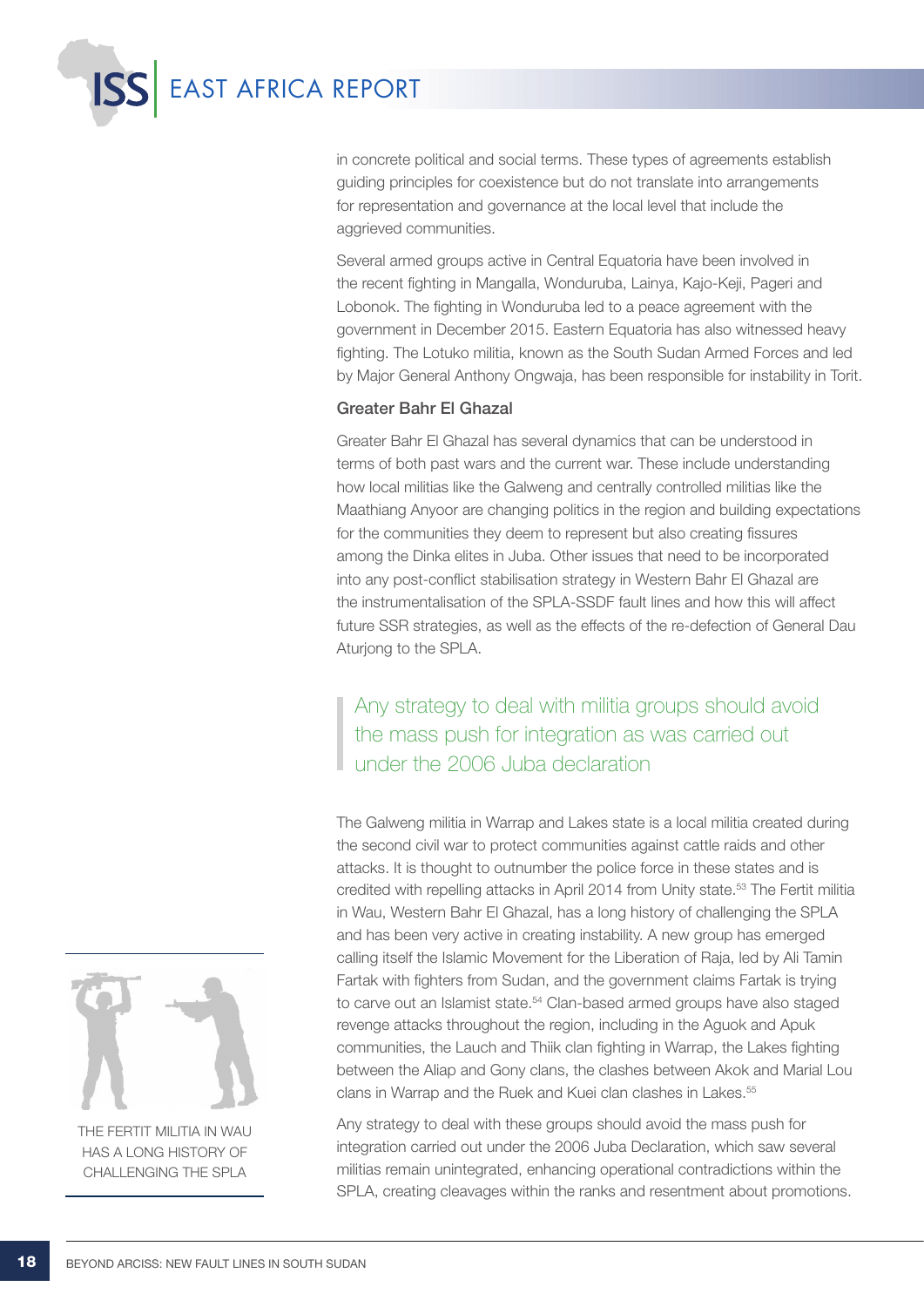This 'big tent' approach of integrating different military and political groups to ensure stability worked because there was a national aim of reaching the 2011 referendum, so continual negotiation was carried out and accommodation strategies were devised to promote stability.

After independence there was a vacuum at the SPLM party level, politically and regarding how the state would redefine its relations with civilians and with the armed forces, and how elite interests would be managed. Instead of tackling the difficult options for reform and defence transformation within the SPLA, which could have been accomplished with quotas at the state level to ensure inclusion, the government pushed to further integrate and rearm militias outside the SPLA remit. Many of these strategies were devised by elites for narrow purposes.

If ARCISS is to stabilise the country and the regions, it will need to accommodate negotiation with non-elite groups and localised militias, with the capacity to distinguish between militias that serve community interests, those that serve politicians, and those that were created for other purposes but find themselves in the forefront of local grievances. In addition, disarmament needs to be conducted in a systematic and apolitical manner, in a long-term strategy that includes economic empowerment and agricultural development. Militias cannot be disarmed while civilians retain weapons. They need to be integrated into pacification strategies at the community level, peace conferences and reconciliation drives.

### Councils of elders and ethnic divisions

The deep schisms between ethnic communities in South Sudan are the result of unresolved conflicts from the civil war, the lack of reconciliation efforts after independence, the perceived or real domination of one community, economic imbalances between the regions, and almost genocidal revenge cycles in the 2013 war. The rhetoric that only one of the 64 communities in South Sudan retains power is generating disunity and resentment. Preexisting social forums have taken on greater political roles and in several cases created greater divides between elites and communities. Ethnic lobby groups like the Dinka Jieng are becoming increasingly strong among different constituencies and the leadership. The Jieng is thought to be behind the creation of the 28 states, several foreign

policy initiatives, and manoeuvres to create parallel power bases outside of ARCISS.<sup>56</sup>

Most ethnic groups seem to have some form of community leadership council, formed in most cases before the 2013 war. Their purpose has been to streamline the policies and interests of the community in the social sphere. They played different roles for the Dinka, Nuer and Shilluk communities during the 1990s splintering of the SPLM, yet became less prominent during the CPA and post-independence years, since many members of the JCE, and the Bari community, among others, were already senior officials of the SPLM. The recent trend of ethnic councils taking on greater political roles is a direct result of the prominence and hard-line positions of the JCE.

### The deep schisms between ethnic communities are the result of unresolved conflicts from the civil war

When ethnic groups consider themselves to be nations, they more easily create moral, political and cultural justifications for the use of violence to defend themselves from internal and external enemies.<sup>57</sup> Sublevel nationalism has become shrouded in the language of blood, identity and exclusive protection, leading to targeted killings of outsiders. Dinka intellectuals argue that the Jieng has a social and not political status, with a focus on revising norms and defending its 'society's interests, which are under attack by neighbours like the Mundari, Nuer, Shilluk, and Murle over land.'58 The Jieng, representing over 55 Dinka communities, is thought to be behind many presidential directives and openly states that South Sudan should be ruled by a Dinka. Led by former chief justice Ambrose Ring, the JCE is today an opaque, unaccountable and informal institution that stands to lose everything if presidential succession occurs through the democratic process or by political coalition.

Other councils protecting ethnic interests have also begun taking on greater roles in mobilising communities. These include the Equatorian Council of Elders, the Shilluk Kingdom's Intellectuals Committee and Community Councils, and to a lesser extent the Nuer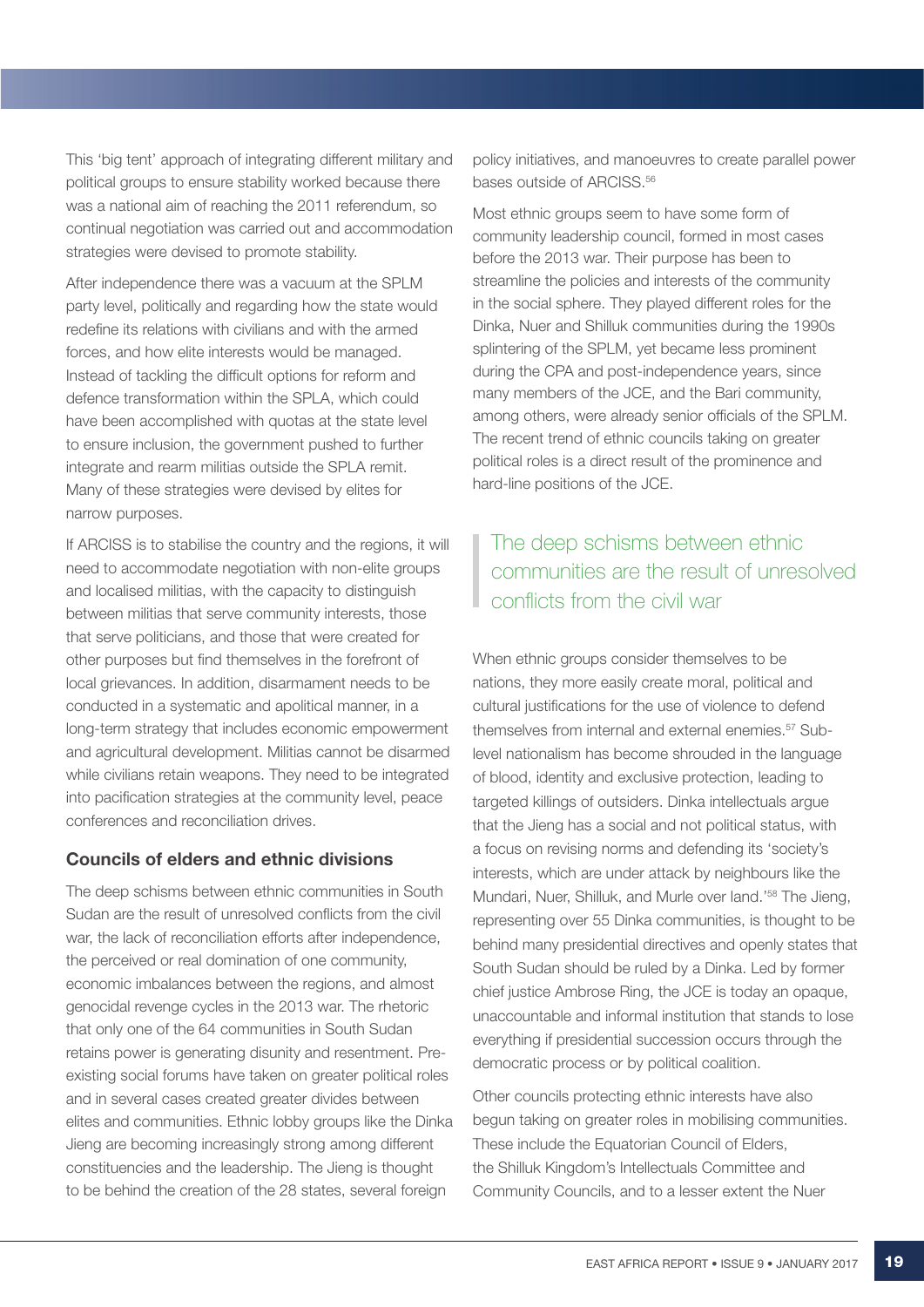

Supreme Council. The Equatorian council was created in July 2015 in response to the lack of a cohesive position among different Equatorian communities and groups. The council was initially led by General Alison Magaya and is currently trying to appease tensions but largely unable to secure any resolution to the escalation in Equatoria as long as the government continues pursuing a military strategy rather than engage in dialogue. A new forum, the Equatoria Forum, recently called for the Equatorian community to reject any alliance with Machar. It is unclear what the level of representation is of the different Equatorian communities in any of these fora.

Less is known about the Nuer Supreme Council and its membership and power base. A socially based group that emerged several years ago to promote the interests of the Nuer nation, it seems to be less influential within the larger Nuer community, surpassed in many ways by the influence of prophets and other leaders. Some claim that the Nuer council is weak due to Machar's dominance and the lack of alternative Nuer leaders.<sup>59</sup>

ARCISS needs to be salvaged and peace secured, but not at the cost of inter-Nuer and multiple community conflicts

The Chollo kingdom has two councils, but the king is the ultimate arbitrator. The Shilluk Intellectuals Committee, based in Juba, is headed by Professor Joshua Otor and has support from the king and prince. It was formed because of the Shilluk land issue in 2012. The Chollo Community Council is led by Samson Oyay Awin, who in the beginning of the year raised concern that the Shilluk were under-represented in the transitional government.<sup>60</sup> a situation that has worsened since the recent reshuffle.

The danger with these and other councils is the difficulty of undoing their divisive mobilisation and neutralising the emergence of the 'greater ethnic sentiments' and their potential to sabotage national and multi-ethnic political processes. These councils can, however, if led by consensual and moderate individuals, be used to promote harmony among communities and address the issues that divide them.

### **Conclusion**

ARCISS needs to be salvaged and peace secured, but not at the cost of inter-Nuer and multiple community conflicts. The population wants justice, security (peace) and development. Their priorities need to be translated into concrete and enforceable measures within a resurrected and more inclusive peace agreement. Conflict needs to be addressed at the national and local levels, with elites and non-elites, and with different communities. A starting point would be to convene a national political dialogue to discuss implementation of the agreement but also to ensure its broader application and ownership. While what follows is not an exhaustive list of processes that could complement



A new roadmap for peace is needed in the context of a national dialogue, supported by international and regional actors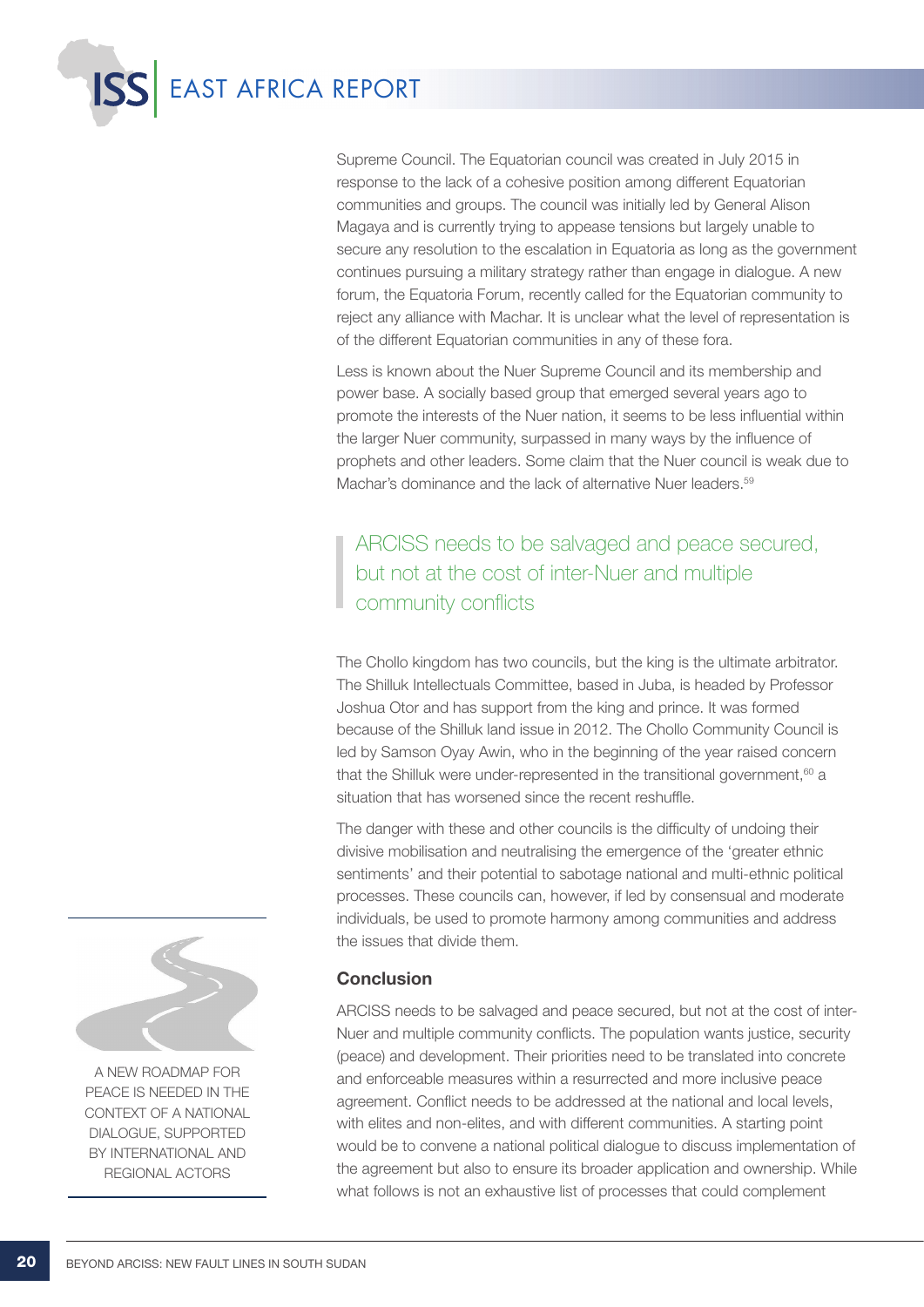ARCISS, it identifies areas that need serious technical and financial support, sustained political engagement, and enough flexibility to allow for transformation. They do not require a change to the principles of ARCISS; rather, they reinforce mechanisms that have already been identified and build on agreed parameters.

The monitoring mechanism for ARCISS, the Joint Monitoring and Evaluation Commission, needs to enhance its capacity and assert its authority if it is to remain a credible convener of the peace process. It needs to begin engaging with different informal systems of government to strengthen the implementation of the agreement. Where it is unable to act, it needs to coordinate and support alternative platforms for peace.

A new roadmap for peace is needed in the context of a national dialogue, supported by international and regional actors. To do this, the relationships between the actors and the different mechanisms have to be strengthened and clarified, with the AU'S special representative potentially taking the lead.

### Power-sharing and constitutional review

Ethnicity is one of the hardest cleavages to manage. Integrated and formal formulas are needed to address this issue at national and state levels. Ethnic quotas may be necessary in the short term to secure trust in institutions, with particular attention to the security apparatus at the national level and to state institutions and public order organs at the local level.

Decentralisation has to be discussed within a consultative process and given priority during the transitional process. This requires that the ARCISSmandated processes of constitutional revisions and preparation for elections maintain complementarity and consistency with discussions on decentralisation, the design of the electoral system and the future structure of government.

Different approaches need to be considered at the national and local levels so that they complement and reinforce the transformative capacity of reforms. ARCISS provides a framework for the constitutional review process but needs to take this further to incorporate solutions for different levels of government. Approaches to managing ethnic conflict include consociationalism,

centripetalism, multiculturalism, cantonisation, federalism and confederation. The process is just as important as the form; consultation and local-level dialogue are necessary. Consociationalism – which includes coalition government, minority vetoes, proportional representation and levels of community autonomy – may provide a useful framework for South Sudan's ethnic pluralism.

### Economic rehabilitation and anti-corruption efforts

South Sudan's disastrous economic situation increases international donors' leverage. Immediate interventions are needed to address the humanitarian crisis and food insecurity countrywide; support for the budget is crucial, as salaries are not being paid; the timing of the Transitional Financial Arrangements payments to Sudan, which have over \$2 billion outstanding, will need to be renegotiated; and debt restructuring urgently needs to be negotiated. Loans and other direct and indirect financial assistance need to be conditioned on the full implementation of ARCISS. Anti-corruption mechanisms should be a prerequisite for any funds coming into South Sudan and any strategy to rehabilitate the economy.

### South Sudan's disastrous economic situation increases international donors' leverage

ARCISS designates several institutions as guarantors of fiscal transparency but does not specify how this should be accomplished or what sanctions should be imposed if it is not. Consideration needs to be given to how small loans and development projects can be framed to benefit communities and ex-combatants on all sides. ARCISS provides some ideas but it does not specify the need to balance the development and economic capacity of South Sudan's three main regions differently to address imbalances and neutralise moves to capture oil and other revenues.

### Support for local peace initiatives

Local peace initiatives should not be hijacked by the TGNU for the purpose of appeasement during the transitional period by offering partial solutions and quick fixes without serious commitment to addressing the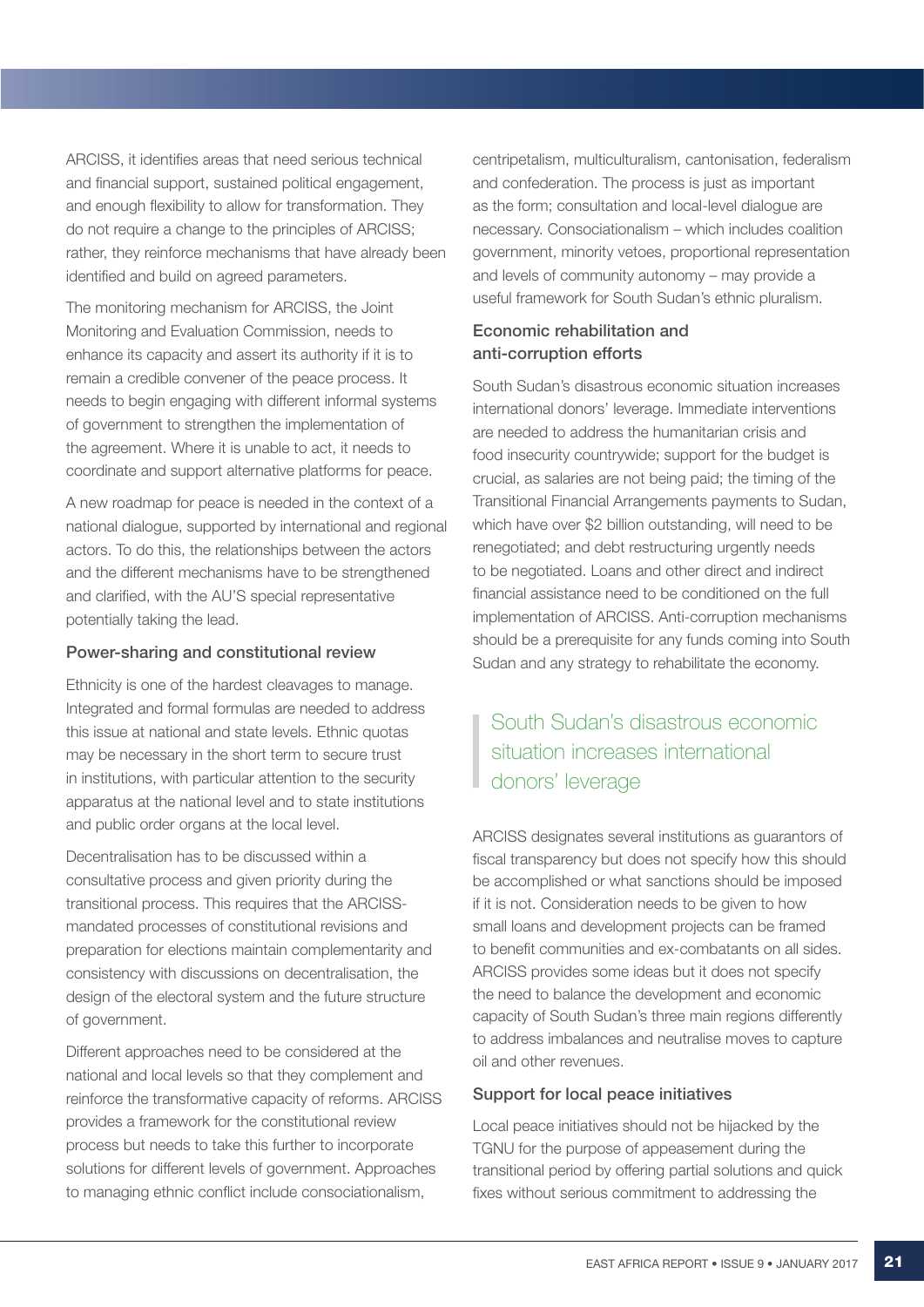

concerns of different communities. Analysts have introduced several important considerations to the peacebuilding debate.

A recent study drew on the example of Nuer prophets Gatdeang Dit and Nyachol to show how local actors with strong moral legitimacy can contribute to peacebuilding, working within local frameworks that stand in stark contrast to but can inform internationally crafted solutions. The authors argued that 'political discourses and perspectives that ignore local, ostensibly "nonpolitical" actors also overlook, and perhaps intentionally narrow, the diversity of possible solutions available.'61

### The elites in power today have come to define themselves in terms of the conflict itself, rather than through a political programme focused on the future

The international community would also do well to consider creative strategies tested during the civil war to reconcile highly divided communities and settle violent conflicts – such as the Wunlit, the Lilir local peacebuilding processes and the Kejiko conferences of the 1990s. The achievements of these community-level processes, led by religious leaders and others, need to be institutionalised so that elite interests do not override them. Yet none of these alone can achieve a lasting solution if the national peace agreement does not ensure representative government at the national and state levels.

### Changing leadership dynamics

Calls for renewed leadership have been made since the war erupted in 2013. However, an entire generation of leaders in South Sudan has had a hand in sustaining the crisis. The elites in power today have come to define themselves in terms of the conflict itself, rather than in terms of a political programme focused on the future. This is a characteristic of intractability.<sup>62</sup> Changing the old guard will not change the emerging conflicts but rather the responses to them, an area where ARCISS and subsequent agreements can also make a difference. Given that there is no leader who can unite communities at the national level, a national dialogue is urgently needed.

Communities remain divided and engulfed in fear, resentment and mutual mistrust. Divisions within the SPLM-IO need to be addressed for the sake of implementing the peace agreement. Legitimacy cannot be granted to any SPLM-IO leader on the basis of international or regional acceptance, or even formal nomination to the TGNU, but by negotiating this through the core power bases of the movement. Efforts also need to be made to bring in more moderate elements within the SPLM-IG that can help push the agreement forward and provide solutions to the insecurities that will be revealed with peace. This requires dealing with the psychology of the leaders and building trust and avenues of dialogue within groups and between them.



Most leaders on each side of the war dread the proposed hybrid court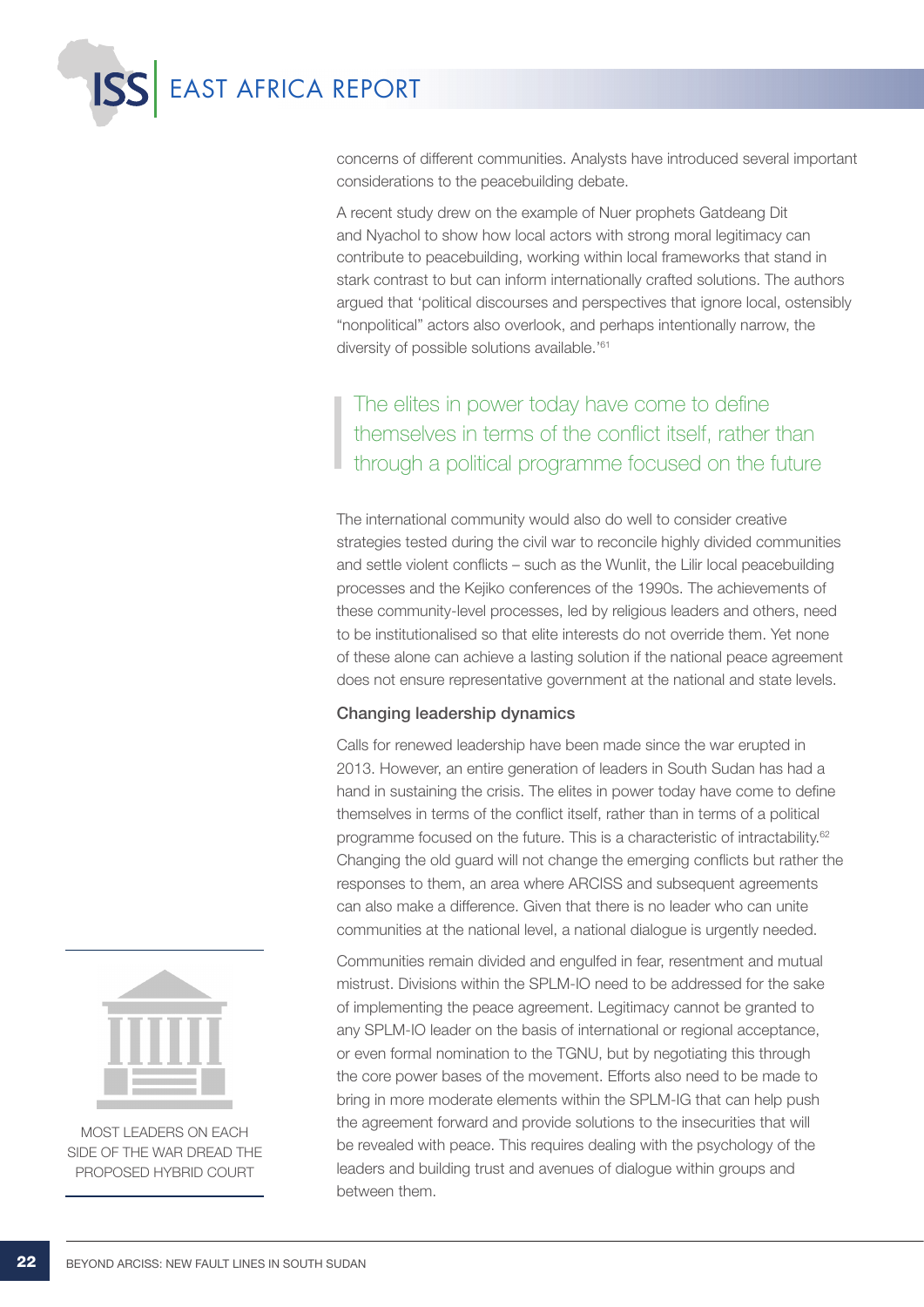#### **Governance**

ARCISS establishes the parameters for how the TGNU will divide tasks, seats and power in the Presidency, the Cabinet, and the Parliament. It focuses on offices and seats rather than on a political transformation programme, which in many respects the CPA attempted but ultimately failed to achieve. Reforming central institutions in Juba has remained the focus of this and previous initiatives, with not enough consideration for building state capacity at the local level.

The ARCISS transition is expected to end in national elections. This is a mistake. Sufficient groundwork to ensure that a highly divisive exercise such as an election does not plunge the country back to violence may not have been possible given all the manoeuvres to deflect the reforms proposed by ARCISS. Democratisation and improved governance do not occur in a vacuum; they are affected by the internal relations of elites and the ways that they manage and accommodate diverse opinions. (The CPA in 2005 made the same mistake: it failed to provide the basis for party development and internal democratisation of the different groups.) New alternative governance arrangements need to be devised so that the postponement of elections is not seen as a means of extending the mandate of the existing regime. Proposals for a caretaker government need to be considered as part of the national dialogue.

To neutralise the dangers of entrenched ethnic animosities (and the councils of elders phenomenon), institutions need to contribute to the de-ethnicisation of the conflict by allowing for cross-ethnic alliances. Other instruments like the Arusha intra-SPLM agreement are still vitally important to bridge the ethnic divide and create points of convergence between communities and elites.

### Achieving justice

The manner in which this conflict has pitted communities against each other, the scorched-earth strategies of the different warring factions, the targeting of civilians and mass violence against women and children cannot be overcome with political agreements alone. Communities demand justice and need justice mechanisms to help offenders and victims reinsert themselves into their communities; victims need some form of recognition of

what has happened, but also need to reactivate their faith in the state's capacity to rectify the ills of the past. Most leaders on each side of the war dread the proposed hybrid court, yet there are many other mechanisms to achieve justice that can begin to be enacted while the hybrid court is being created (or even if it is not created) – such as compensation mechanisms, truth commissions and lustration. Justice needs to be seen to be done in South Sudan. Diplomatic and political solutions need to factor in the divisive nature of justice and determine responses to maintain stability.

### Disarmament, demobilisation and reintegration and security sector reform

Creating a unified army is not a cure-all for the oversecuritisation of state and society. Strategies need to be devised to reintegrate the many militia groups; providing opportunities for cantonment or negotiating agreements with opposing forces will not bring peace but only replicate previous mistakes and dysfunctions. A holistic but coordinated approach is necessary that includes elements of the disarmament, demobilisation and reintegration (DDR) and SSR processes, while directly addressing the failures of previous reform attempts during the CPA and post-independence years. Donors, international agencies, and implementing partners would do well to coordinate training, the aligning of strategies and support.

### The ARCISS transition is expected to end in national elections. This is a mistake

With current numbers of troops from the SPLA, the police and other organised forces, national security, government-affiliated militias and SPLM-IO affiliated forces, as well as other armed groups, this could bring between 200 000 and 100,000 armed men needing integration, demobilisation, or some form of accommodation and pyscho-social support for this transition. Disarmament needs to be conducted in a systematic, apolitical and ethnically neutral manner, as part of a long-term strategy that includes economic empowerment, agricultural development and skills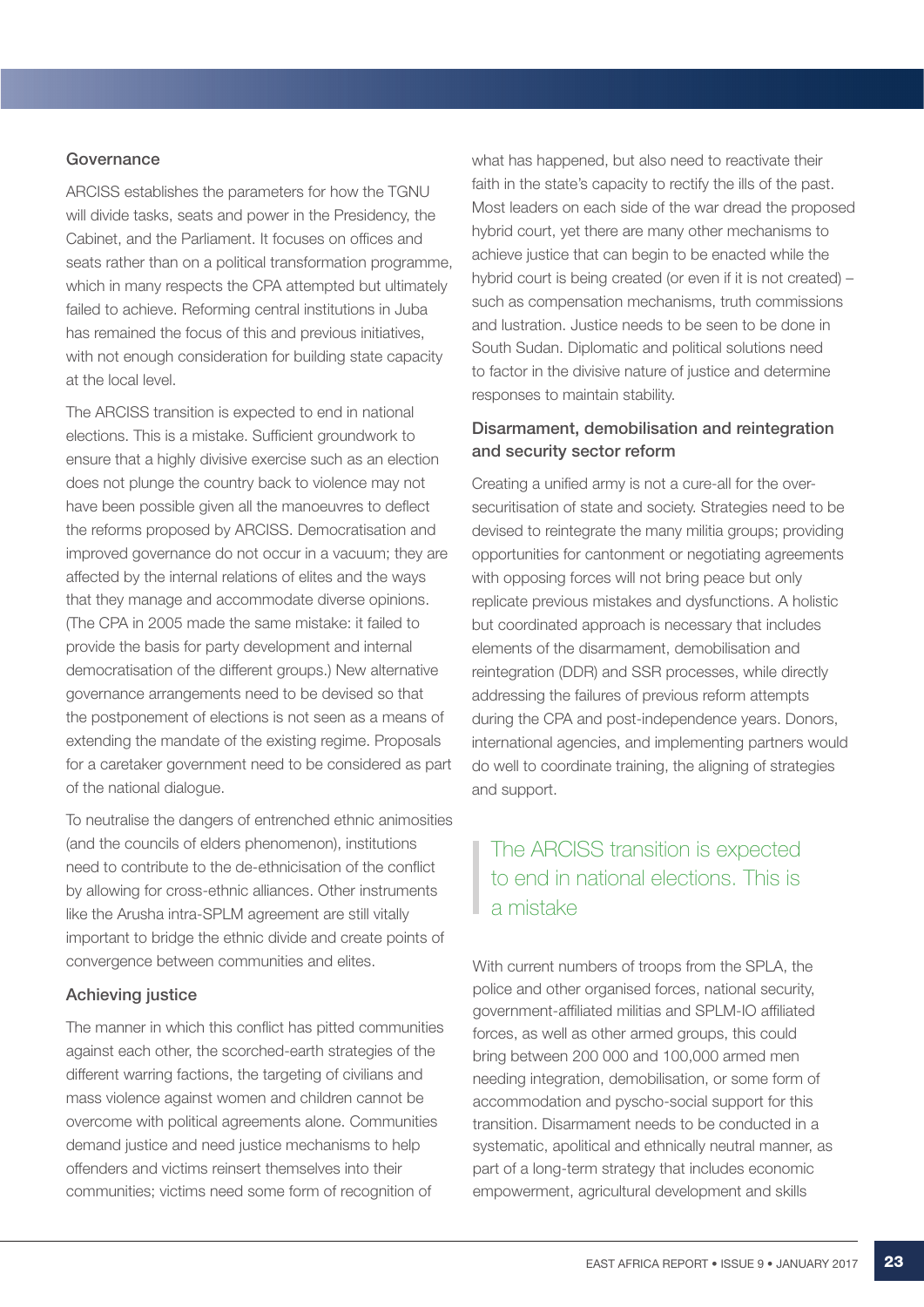

training. Former combatants cannot be disarmed and inserted into communities in which civilians retain weapons, so sequencing is a very important issue.

Previous DDR and SSR programmes failed to sufficiently involve local communities and authorities in planning and implementation. Communities were not economically prepared to absorb ex-combatants, and efforts to help reconciliation were not aligned. Creative strategies need to be incorporated: the SPLA should be used to help rebuild the country's infrastructure; SPLA farms need to be reactivated; programmes to prevent conflict-generating practices need to be reconstituted and enhanced, such as the Livestock Patrol Unit in Jonglei. The SSNPS desperately needs to establish standard operating procedures, coordinate public-order strategies, and institute training, including in information-led community policing; and all police need to understand the laws they are meant to enforce.

#### Urgent action

The challenges are many and require long-term investment beyond the transitional period.

The AU is undergoing a leadership transition creating a vacuum in decision-making and response when urgent action is required

Without concerted and urgent national, regional and international efforts to provide the political space for ARCISS to be implemented, as well as to directly address the effects of the July crisis and the dismissal of Machar, the peace deal will be declared dead and unressurectable by several elements of the opposition. Failure to reopen the political process will leave the opposition with few or no other options than to pursue a military strategy. The presence of militia groups throughout the country means that any new conflict is likely to be much more destructive and ruthless and harder to resolve. Both the South Sudanese leadership and the international community need to take responsibility for the current breakdown of peace, trust and dialogue.

Lessons from the mismanagement of ARCISS and deadline diplomacy need to be headed. However, the conflict has shifted but so has the interests of several key peace actors. The national and international/regional terrain has shifted significantly making the resolution to this current war a more complex and tenuous prospect. Key players in the region, Kenya, Ethiopia, Sudan and Uganda, are focusing on their internal issues and have opted for bilateral engagements with Juba rather than a cohesive regional approach. For now they may not be ideally placed to assist. This means the African Union needs to take the lead. Yet the AU, like the UN and the US, is undergoing a leadership transition creating a vacuum in decision-making and response when urgent action is required. While it is urgent to wait it is urgent to act



THE NUMBER OF SOUTH Sudanese in need of humanitarian assistance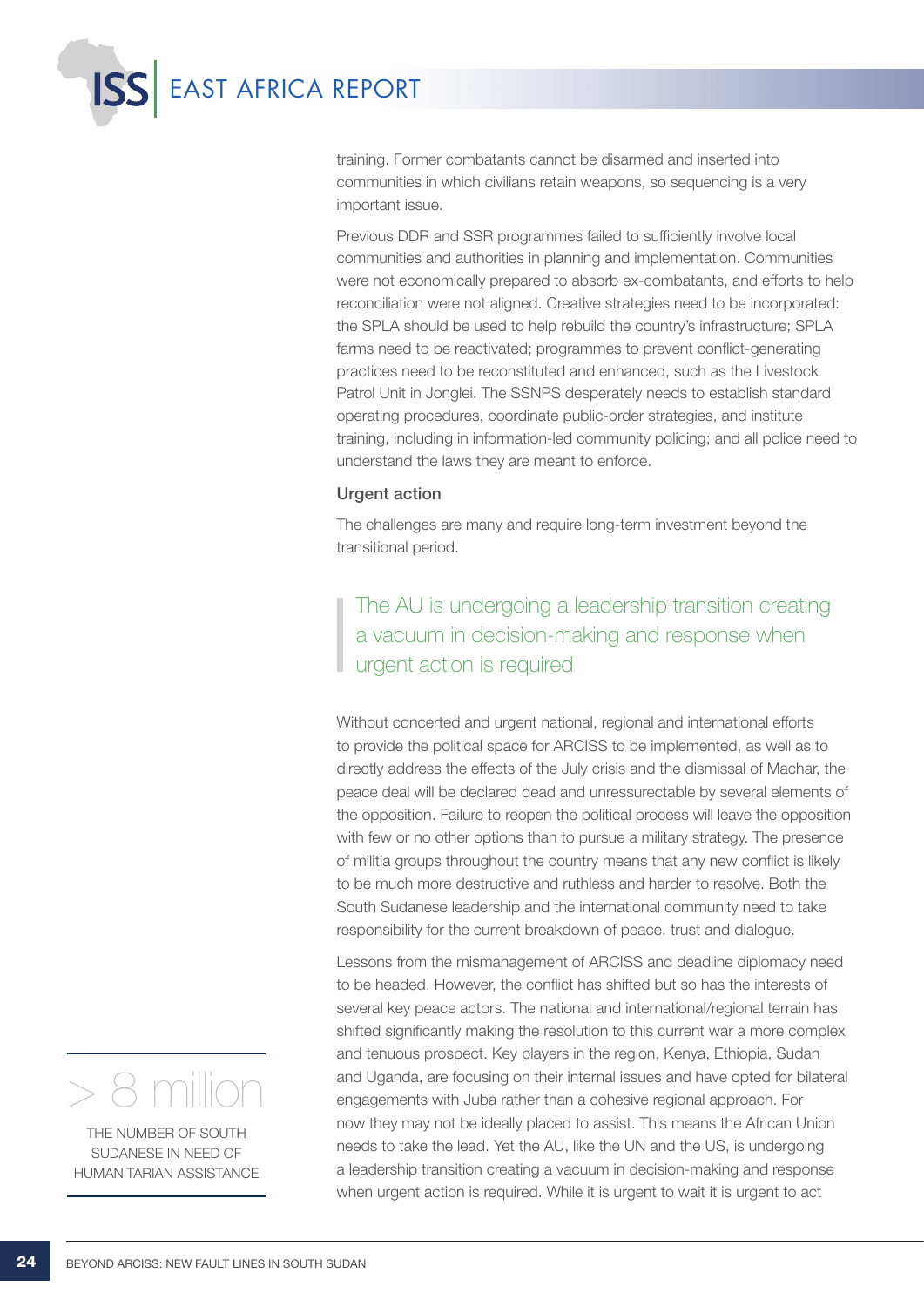as the humanitarian situation is worsening and military and political fragmentation increasing. Over eight million South Sudanese are in need of humanitarian assistance yet the UN and relief agencies are struggling to get access and face increasing impediments. The 'conspiracy of silence'63 has to end and the trampling of humanitarian principles and space understood as a violation of the laws of war. Imperfect solutions may be necessary to stop this war but they need to be carefully corrected and built upon to secure a lasting peace.

#### **Notes**

- 1 ARCISS was established to resolve the conflict that broke out in December 2013 as the ruling SPLM party split into three factions. It was signed in August 2015. It set out a 30-month transition involving a government of unity with Riek Machar as first vice president; security arrangements including the unification of forces; a reconstruction and economic rehabilitation programme; a hybrid court to try war crimes, genocide and other crimes; a truth commission and other reconciliation initiatives; and parameters for a new constitution. The implementation of ARCISS is overseen by the Joint Monitoring and Evaluation Commission.
- 2 A joint commission made up of representatives of SPLM in Government and SPLM in Opposition was set up to investigate the violence, but it failed to deliver a report that was due on 19 July.
- 3 Battle in Juba: 8 questions for confused observers, Radio Tamazui, 11 July 2016; correspondence with numerous sources in Juba from the government and opposition, July–August 2016.
- 4 Correspondence with SPLM-IO supporters and a close aide to Riek Machar, July 2016.
- 5 A leaked report by the UN Panel of Experts on the July crisis claims that the deployment of such military hardware would have to be authorised by Salva Kiir and Paul Malong.
- 6 South Sudan UNHCR Operational Update, 1–20 July 2016, ReliefWeb.
- 7 This was also reported in the leaked, not official, UN Panel of Experts report.
- 8 Amnesty International, *'We did not believe we would survive': killings, rape and looting in Juba,* October 2016.
- 9 South Sudan peacekeeping commander sacked over 'serious shortcomings', *The Guardian,* 2 November 2016.
- 10 http://sudan.shafaqna.com/EN/SD/793549; www.sudantribune.com/spip. php?article59949; www.africanews.com/2016/07/23/photos-musevenimeets-kiir-regional-issues-south-sudan-tops-the-agenda/.
- 11 Correspondence with a senior member of government, August 2016.
- 12 What did the UN Security Council achieve in South Sudan?, Radio Tamazuj, 7 September 2016.
- 13 Under ARCISS, the three former states of the Greater Upper Nile region would be managed in a power-sharing formula (46% to the government, 40% to SPLM-IO, 7% to the SPLM-Former Detainees group, and 7% to other political parties at the local level, with the government nominating the governor of Jonglei and SPLM-IO the governors of Upper Nile and Unity states). The remaining states in the Equatoria and Bahr El Ghazal regions would be administered by the government (85%) and SPLM-I0 (15%) – an arrangement perceived by many groups excluded from the arrangement as solidifying the grip of the Dinka elites in those regions.
- 14 Correspondence with former South Sudanese diplomat and member of government, October 2016.
- 15 UN Fears 'outright ethnic war' in South Sudan, JusticeInfo.Net, 11 November 2016.
- 16 The SPLM-IO groups were (1) the warlords who remained and those who had left with Peter Gadet, (2) the diaspora and those expecting to be reinstated in their previous jobs, (3) rank-and-file army members wanting promotions, (4) educated people aligned with Taban Deng, including those who failed to get posts in the TGNU and (5) people loyal to Riek Machar and Angelina Teny.
- 17 Phone conversation with SPLM-IG presidential advisor, August 2016.
- 18 J Copnall, In Paul Malong's kingdom: politics on South Sudan's periphery, *African Arguments,* 8 July 2015, http://africanarguments.org/2015/07/08/ in-paul-malongs-kingdom-politics-on-south-sudans-periphery-by-jamescopnall/.
- 19 Interview SPLM-IO official (before the split of July 2016), May 2016, Juba.
- 20 The splintering of SPLM IO in the run-up to the signing of ARCISS, when prominent members defected, was expected to derail the group's core leadership under Machar, given the seniority of Generals Peter Gadet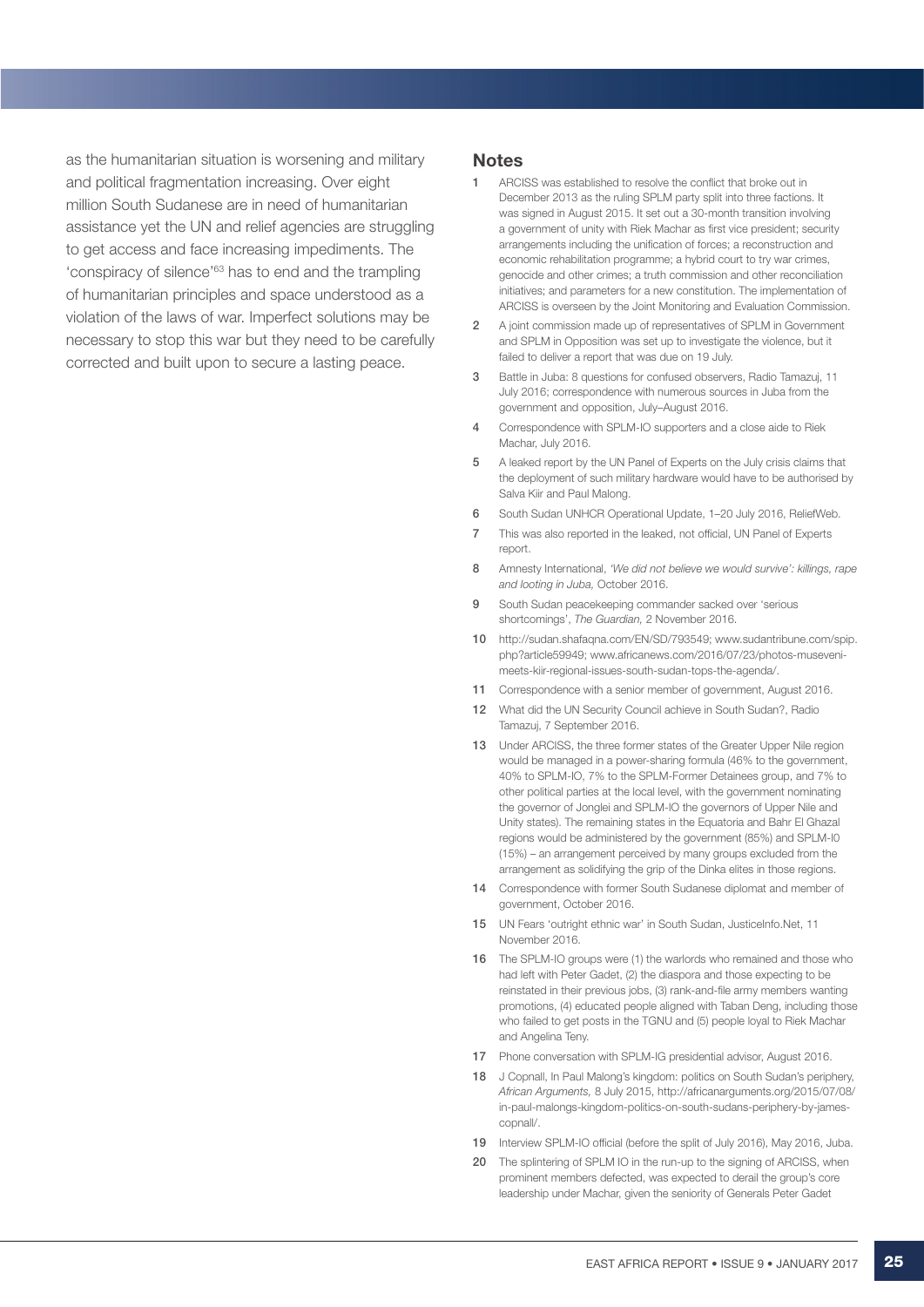(Bul Nuer) and Gathoth Gatkuoth (Jikany Nuer), yet it didn't. The group, together with Gabriel Changson, later formed the Federal Democratic Party but has not been integrated into the peace agreement or any other bilateral agreement with the government.

EAST AFRICA REPORT

- 21 Phone conversation with senior leader of TGNU, September 2016. While it is difficult to verify this assertion, the strategy of buying commanders is common in South Sudan as part of an existing patronage system of governance.
- 22 Nuer chiefs disown new FVP Taban Deng, *Sudan Tribune,* 29 August 2016.
- 23 Opposition groups meet today in Nairobi to discuss South Sudan political process, Radio Tamazuj, 17 August 2016.
- 24 Statements were issued by 37 members of Parliament from the Equatoria region and 29 from the Upper Nile region rejecting the creation of the 28 states and alerting to the risk a tribal war (South Sudan legislators warn of tribal war over 28 states constitutional amendment, *Sudan Tribune,* 20 November 2015).
- 25 The Greater Equatoria region has been divided into eight states: Imatong, Namorunyang, Maridi, Amadi, Gbugdwe, Jubek, Terekeka and Yei River. Greater Bahr El Ghazal now comprises 10 states: Wau, Aweil, Lol, Aweil East, Twic, Gogrial, Tonj, Eastern Lakes, Western Lakes and Gok. The Greater Upper Nile region has also been divided into 10 states: Northern Liech, Southern Liech, Ruweng, Eastern Nile, Jonglei, Western Nile, Western Bieh, Eastern Bieh, Latjor and Boma. Maps of the previous ethnic balance of all three regions can be found in Map Analysis: ethnic balance to change if 28 states approved, Radio Tamazuj, 22 November 2015.
- 26 Interview with an SPLM-IO member of the Political Bureau, January 2016.
- 27 Small Arms Survey, The conflict in Unity State, in *Human security baseline assessment for Sudan and South Sudan,* 23 February 2016, www. smallarmssurveysudan.org/facts-figures/south-sudan/conflict-of-2013-14/ the-conflict-in-unity.html.
- 28
- 29 The idea was to strengthen the focus on the task of governing and reduce the risk of nepotism and corruption. Garang's nominations included Riek Machar (from Upper Nile) to be the governor of Western Equatoria, Wanni Igga (from Central Equatoria) as governor of Upper Nile, Daniel Awet (from Lakes state) for Eastern Equatoria, Lam Akol (from Upper Nile) for Western Bahr El Ghazal, Kuol Manyang (from Jonglei) for Northern Bahr El Ghazal, Deng Alor (from Abyei) for Jonglei and Pagan Amum (from Upper Nile) for Lakes state.
- 30 What steps are needed to create 28 states in South Sudan?, Radio Tamazuj, 28 November 2015.
- 31 M Schomerus and T Allen, *Sudan at odds with itself: dynamics of conflict and predicaments of peace,* 2010, DESTIN, London School of Economics.
- 32 This approach was developed in the 1990s in the context of Somalia to stabilise area by area as a decentralised approach to state-building. It stood in opposition to the top-down solutions.
- 33 Interview with a veteran SPLM member and member of government, February 2012, Juba.
- 34 UN Panel of Experts report 2015; HSBA Report 'The conflict in Upper Nile State', Small Arms Survey, March 2016.
- 35 Unpublished report on corruption in South Sudan, prepared for a western aid agency, November 2013.
- 36 Ibid.
- 37 Interview with a senior SPLM official and economist, October 2013, Juba.
- 38 'War Crimes Shouldn't Pay', September 2016.
- 39 Country Report: South Sudan Conflict Update, July 2016, Armed Conflict Location and Event Dataset Project (ACLED).
- 40 Interview with a military source, May 2016, Addis Ababa.
- 41 Correspondence with a Nuer intellectual, August 2016.
- 42 Agwelek Forces position paper on peace talks with SPLM-IO, *South Sudan Nation,* July 2015.
- 43 HSBA report 'The Conflict in Upper Nile State,' Small Arms Survey, 8 March 2016.
- 44 Small Arms Survey, The conflict in Unity State, in *Human security baseline assessment for Sudan and South Sudan,* 23 February 2016, www. smallarmssurveysudan.org/facts-figures/south-sudan/conflict-of-2013-14/ the-conflict-in-unity.html.
- 45 They are considered non-elite forces because they were not created and are not commanded by Juba military or political elites. They have local command-and-control structures (even if very loose) and therefore need a different approach to integration and negotiation. This was recognised by experts during the peace talks as an issue – the commanders of the White Army should have been at the table as they were not always aligned with SPLM-IO positions.
- 46 HSBA Report by J Young, 'Popular Struggles and Elite Co-optation: The Nuer White Army in South Sudan's Civil War,' Small Arms Survey, July 2016.
- 47 Correspondence with a presidential advisor, August 2016.
- 48 Interview with an Equatorian elder, May 2016, Juba.
- 49 Interview with women leaders, May 2016, Yambio.
- 50 Former Western Equatoria governor Bakosoro is said to have achieved the impossible in uniting the Moru and the Zande, who 'had animosities like the Dinka and the Nuer' (interview with an SPLM-IO member, May 2016, Juba). Bakosoro's role in these armed rebellions is unclear, although he remains aligned to SPLM-IO and is influential in Western Equatoria.
- 51 Interview with members of government, May 2016, Yambio.
- 52 Interview with a religious leader, May 2016, Yambio.
- 53 *South Sudan's Galweng: filling a security gap, or perpetrating conflict?,* case study, Saferworld, April 2015.
- 54 Rebel, army clashes kill 43 near South Sudan's Wau: government, *Reuters,* 28 June 2016.
- 55 Country report: South Sudan conflict update July 2016, Armed Conflict Location and Event Dataset.
- 56 Interviews with South Sudanese intellectuals, January–May 2016.
- 57 M Ignatieff, *Blood and Belonging,* London: Vintage, 1994.
- 58 Correspondence with Dinka intellectuals, August 2016.
- 59 Interviews with Nuer intellectuals, May–August 2016.
- 60 Letter to Riek Machar regarding Presidential Order 36/2015 and the selection of the National Assembly members and TGNU ministers, 13 January 2016.
- 61 S Hutchinson and N Pendle, Violence, legitimacy and prophecy: Nuer struggles with uncertainty in South Sudan, *American Ethnologist* 42:3, 2015, 415–430.
- 62 This is explained clearly in C Crocker, F Hampson and P Aall (eds.), *Grasping the nettle, analyzing cases of intractable conflict,* Washington, DC: US Institute of Peace, 2005.
- 63 Expression used by humanitarian actor, conversation Nairobi, December 2016.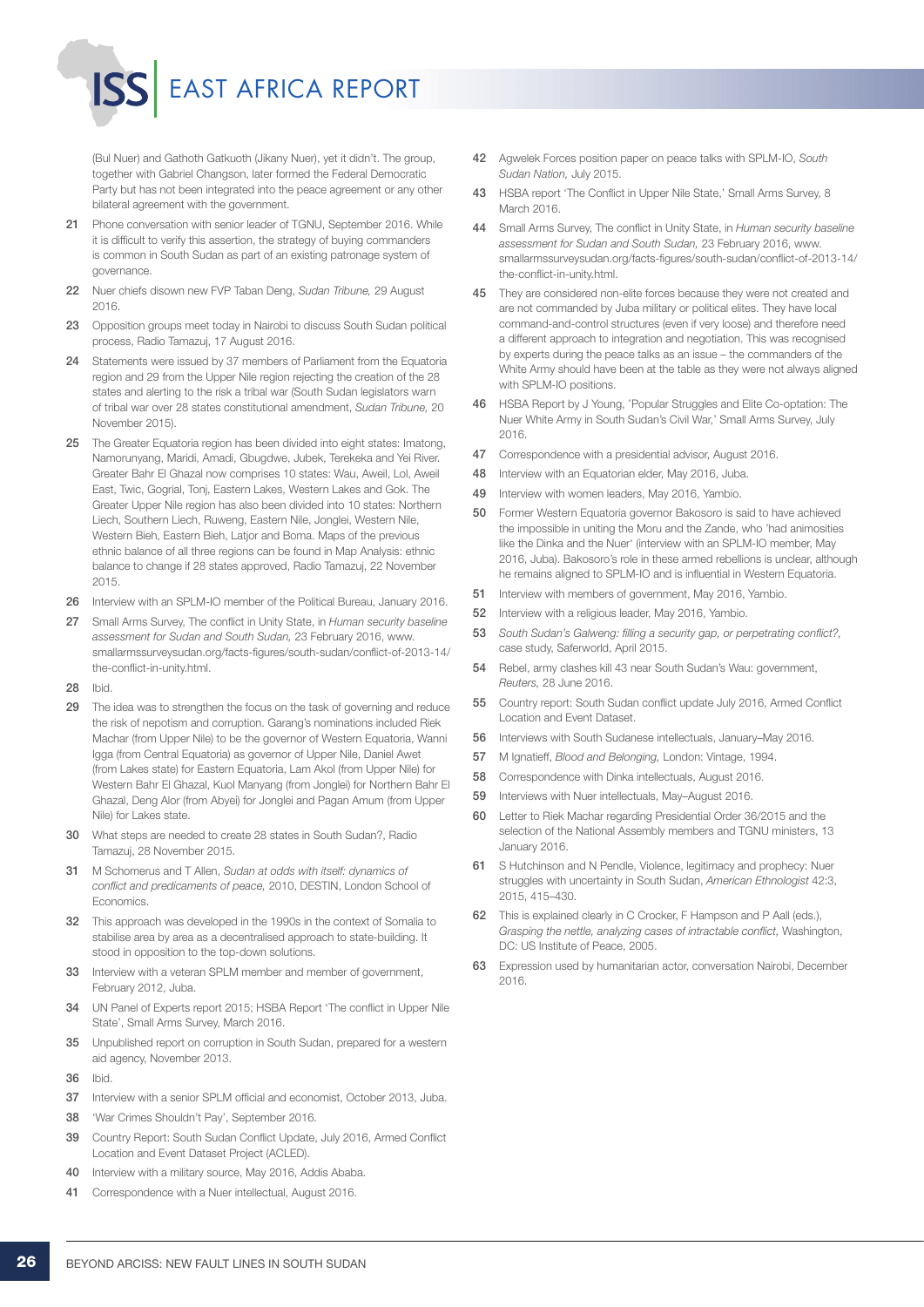

### Subscribe for the latest analysis, insight and news

The Institute for Security Studies partners to build knowledge and skills that secure Africa's future

#### Step 1: Go to www.issafrica.org

Step 2: Go to bottom right of the ISS home page and provide your subscription details

#### Latest from the ISS

- ISS Weekly
- ISS Press releases
- ISS Todav

#### ISS event invitations

- • Seminars Pretoria
- Seminars Nairobi
- Seminars Addis Ababa
- Seminars Dakar

#### ISS Thematic reports

- Peace and Security Council Report
- Regional Report: Central Africa
- Regional Report: East Africa
- Regional Report: Southern Africa
- Regional Report: West Africa

#### Topic of interest (to receive content related to chosen topic)

- African Futures
- Counter-terrorism
- • International criminal justice
- Arms control and disarmament
- Conflict prevention and analysis
- Corruption and governance
- Crime and criminal justice
- Organised crime
- Peace operations and peacebuilding